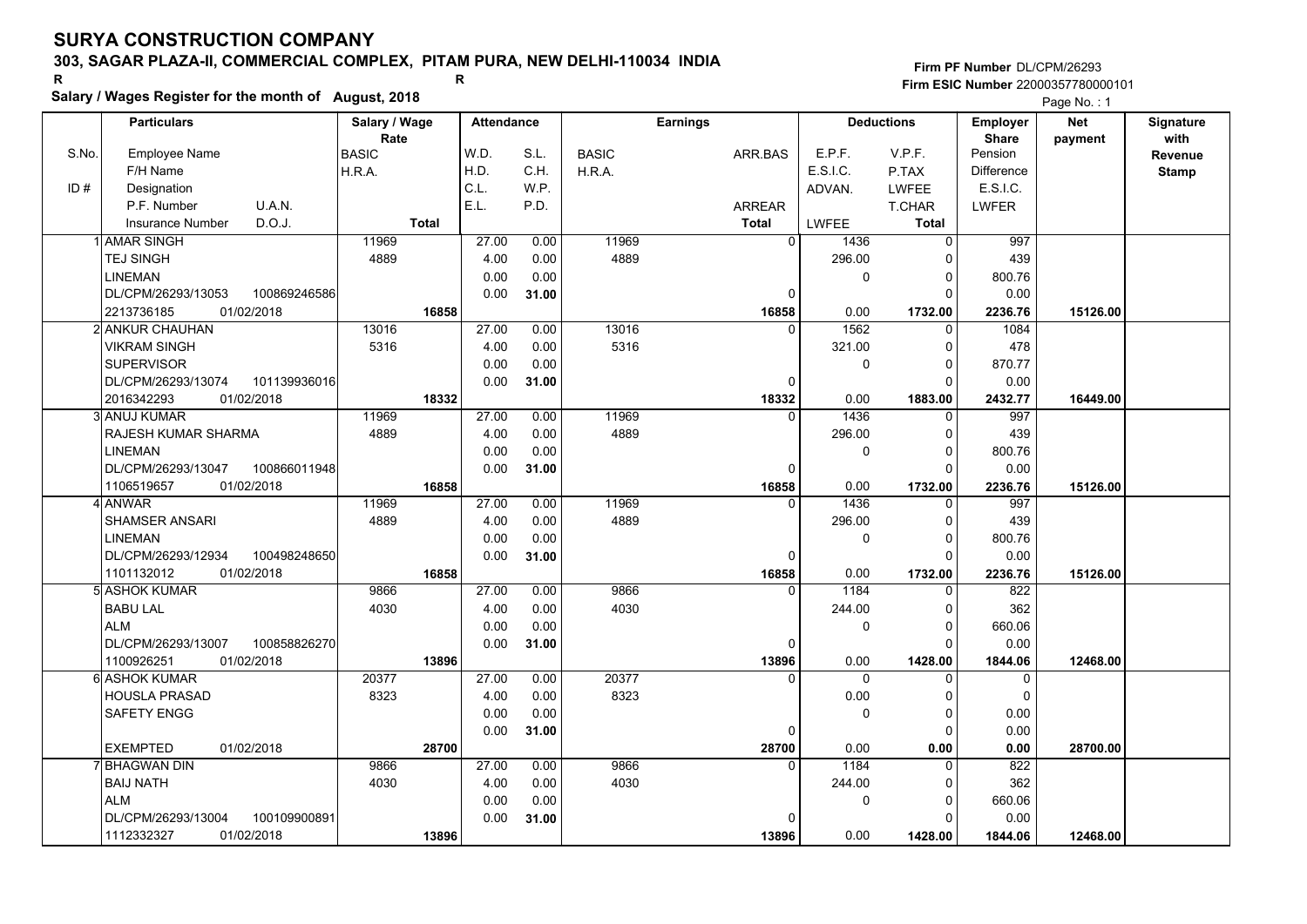## **303, SAGAR PLAZA-II, COMMERCIAL COMPLEX, PITAM PURA, NEW DELHI-110034 INDIA**

**Salary / Wages Register for the month of August, 2018 <sup>R</sup> <sup>R</sup>**

### **Firm PF Number**DL/CPM/26293**Firm ESIC Number** 22000357780000101

|       | <b>Particulars</b>                 |              | Salary / Wage | <b>Attendance</b> |       |              | <b>Earnings</b> |                |          | <b>Deductions</b>          | <b>Employer</b>   | <b>Net</b> | Signature |
|-------|------------------------------------|--------------|---------------|-------------------|-------|--------------|-----------------|----------------|----------|----------------------------|-------------------|------------|-----------|
|       |                                    |              | Rate          |                   |       |              |                 |                |          |                            | <b>Share</b>      | payment    | with      |
| S.No. | <b>Employee Name</b>               | <b>BASIC</b> |               | W.D.              | S.L.  | <b>BASIC</b> |                 | ARR.BAS        | E.P.F.   | V.P.F.                     | Pension           |            | Revenue   |
|       | F/H Name                           | H.R.A.       |               | H.D.              | C.H.  | H.R.A.       |                 |                | E.S.I.C. | P.TAX                      | <b>Difference</b> |            | Stamp     |
| ID#   | Designation                        |              |               | C.L.              | W.P.  |              |                 |                | ADVAN.   | <b>LWFEE</b>               | E.S.I.C.          |            |           |
|       | U.A.N.<br>P.F. Number              |              |               | E.L.              | P.D.  |              |                 | <b>ARREAR</b>  |          | T.CHAR                     | LWFER             |            |           |
|       | D.O.J.<br><b>Insurance Number</b>  |              | <b>Total</b>  |                   |       |              |                 | <b>Total</b>   | LWFEE    | <b>Total</b>               |                   |            |           |
|       | <b>8 BHAVISHAN MANDAL</b>          |              | 9866          | 0.00              | 0.00  | 0            |                 | $\overline{0}$ | $\Omega$ | $\Omega$                   | $\mathbf 0$       |            |           |
|       | SATYANARAYAN MANDAL                |              | 4030          | 0.00              | 0.00  | 0            |                 |                | 0.00     | $\Omega$                   | $\Omega$          |            |           |
|       | <b>ALM</b>                         |              |               |                   |       |              |                 |                |          |                            |                   |            |           |
|       |                                    |              |               | 0.00              | 31.00 |              |                 |                | 0        | $\mathbf 0$<br>$\mathbf 0$ | 0.00              |            |           |
|       | DL/CPM/26293/12987<br>101139935998 |              |               | 0.00              | 0.00  |              |                 | 0              |          |                            | 0.00              |            |           |
|       | 1115091867<br>01/02/2018           |              | 13896         |                   |       |              |                 | 0<br>$\Omega$  | 0.00     | 0.00                       | 0.00              | 0.00       |           |
|       | 9 BIR SINGH                        |              | 9866          | 25.00             | 0.00  | 9866         |                 |                | 1184     | $\Omega$                   | 822               |            |           |
|       | RATAN BHARDWAJ                     |              | 4030          | 4.00              | 0.00  | 4030         |                 |                | 244.00   | $\mathbf 0$                | 362               |            |           |
|       | <b>ALM</b>                         |              |               | 2.00              | 0.00  |              |                 |                | 0        | $\mathbf 0$                | 660.06            |            |           |
|       | DL/CPM/26293/13258<br>101204158640 |              |               | 0.00              | 31.00 |              |                 | $\Omega$       |          | $\Omega$                   | 0.00              |            |           |
|       | 2214406255<br>24/05/2018           |              | 13896         |                   |       |              |                 | 13896          | 0.00     | 1428.00                    | 1844.06           | 12468.00   |           |
|       | 10 BUDDHAN JHA                     |              | 9866          | 27.00             | 0.00  | 9866         |                 | $\Omega$       | 1184     | 0                          | 822               |            |           |
|       | DAMODER JHA                        |              | 4030          | 4.00              | 0.00  | 4030         |                 |                | 244.00   | 0                          | 362               |            |           |
|       | <b>ALM</b>                         |              |               | 0.00              | 0.00  |              |                 |                | 0        | $\mathbf 0$                | 660.06            |            |           |
|       | DL/CPM/26293/13072<br>100628229739 |              |               | 0.00              | 31.00 |              |                 | $\Omega$       |          | $\Omega$                   | 0.00              |            |           |
|       | 01/02/2018<br>2205484990           |              | 13896         |                   |       |              |                 | 13896          | 0.00     | 1428.00                    | 1844.06           | 12468.00   |           |
|       | 11 CHANDAN SINGH                   |              | 9866          | 17.00             | 0.00  | 6047         |                 | 0              | 726      | 0                          | 504               |            |           |
|       | <b>SHARWAN</b>                     |              | 4030          | 2.00              | 0.00  | 2470         |                 |                | 150.00   | $\mathbf 0$                | 222               |            |           |
|       | <b>ALM</b>                         |              |               | 0.00              | 12.00 |              |                 |                | 0        | $\mathbf 0$                | 404.56            |            |           |
|       | DL/CPM/26293/13060<br>100498122316 |              |               | 0.00              | 19.00 |              |                 | $\Omega$       |          | $\Omega$                   | 0.00              |            |           |
|       | 2213911983<br>01/02/2018           |              | 13896         |                   |       |              |                 | 8517           | 0.00     | 876.00                     | 1130.56           | 7641.00    |           |
|       | 12 CHHEDA LAL SHARMA               |              | 11969         | 27.00             | 0.00  | 11969        |                 | $\Omega$       | 1436     | 0                          | 997               |            |           |
|       | <b>NAWAB SHARMA</b>                |              | 4889          | 4.00              | 0.00  | 4889         |                 |                | 296.00   | 0                          | 439               |            |           |
|       | WELDER                             |              |               | 0.00              | 0.00  |              |                 |                | 0        | $\mathbf 0$                | 800.76            |            |           |
|       | DL/CPM/26293/13046<br>100864818987 |              |               | 0.00              | 31.00 |              |                 | $\Omega$       |          | $\Omega$                   | 0.00              |            |           |
|       | 1106519650<br>01/02/2018           |              | 16858         |                   |       |              |                 | 16858          | 0.00     | 1732.00                    | 2236.76           | 15126.00   |           |
|       | 13 DEVENDER                        |              | 9866          | 27.00             | 0.00  | 9866         |                 | $\Omega$       | 1184     | $\mathbf 0$                | 822               |            |           |
|       | <b>RATAN SINGH</b>                 |              | 4030          | 4.00              | 0.00  | 4030         |                 |                | 244.00   | $\mathbf 0$                | 362               |            |           |
|       | <b>ALM</b>                         |              |               | 0.00              | 0.00  |              |                 |                | 0        | $\mathbf 0$                | 660.06            |            |           |
|       | 100133959049<br>DL/CPM/26293/13006 |              |               | 0.00              | 31.00 |              |                 | 0              |          | $\Omega$                   | 0.00              |            |           |
|       | 1111885580<br>01/02/2018           |              | 13896         |                   |       |              |                 | 13896          | 0.00     | 1428.00                    | 1844.06           | 12468.00   |           |
|       | 14 DINESH                          |              | 11969         | 26.00             | 0.00  | 11583        |                 | $\Omega$       | 1390     | $\Omega$                   | 965               |            |           |
|       | <b>TIKA RAM</b>                    |              | 4889          | 4.00              | 0.00  | 4731         |                 |                | 286.00   | 0                          | 425               |            |           |
|       | <b>LINEMAN</b>                     |              |               | 0.00              | 1.00  |              |                 |                | 0        | 0                          | 774.92            |            |           |
|       | DL/CPM/26293/                      | $\Omega$     |               | 0.00              | 30.00 |              |                 |                |          | $\Omega$                   | 0.00              |            |           |
|       | 01/08/2018<br>1114851108           |              | 16858         |                   |       |              |                 | 16314          | 0.00     | 1676.00                    | 2164.92           | 14638.00   |           |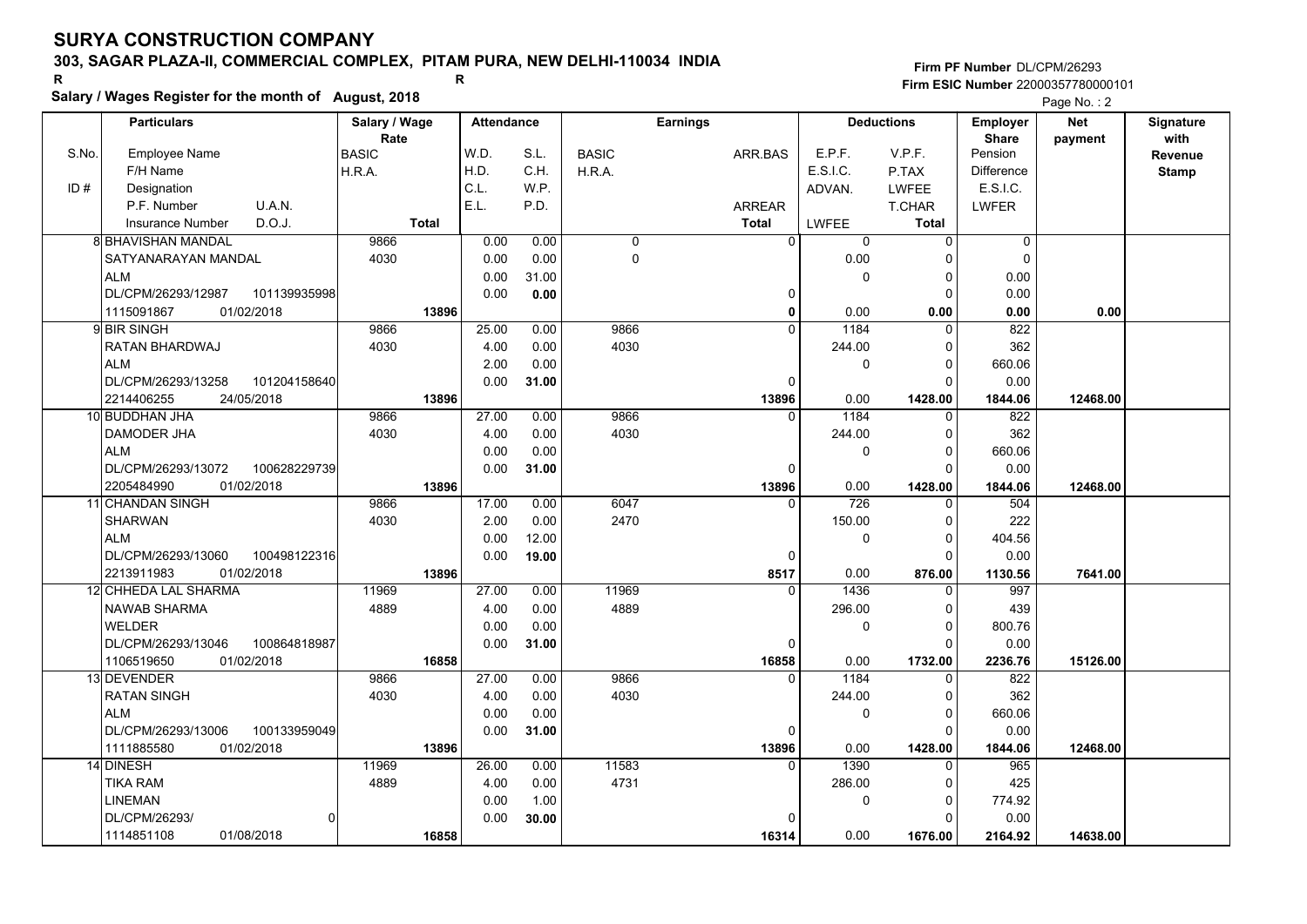## **303, SAGAR PLAZA-II, COMMERCIAL COMPLEX, PITAM PURA, NEW DELHI-110034 INDIA**

**Salary / Wages Register for the month of August, 2018 <sup>R</sup> <sup>R</sup>**

**Firm PF Number**DL/CPM/26293**Firm ESIC Number** 22000357780000101

| <b>Deductions</b><br>with<br>Rate<br><b>Share</b><br>payment<br>W.D.<br>E.P.F.<br>V.P.F.<br>S.No.<br>Employee Name<br><b>BASIC</b><br>S.L.<br><b>BASIC</b><br>Pension<br>ARR.BAS<br>Revenue<br>F/H Name<br>H.D.<br>C.H.<br>E.S.I.C.<br>P.TAX<br><b>Difference</b><br>H.R.A.<br>H.R.A.<br><b>Stamp</b><br>C.L.<br>W.P.<br>E.S.I.C.<br>ID#<br>Designation<br>ADVAN.<br><b>LWFEE</b><br>E.L.<br>P.F. Number<br>U.A.N.<br>P.D.<br>T.CHAR<br><b>LWFER</b><br><b>ARREAR</b><br>D.O.J.<br><b>Total</b><br>LWFEE<br><b>Total</b><br><b>Insurance Number</b><br><b>Total</b><br><b>15 DINESH KUMAR</b><br>11969<br>27.00<br>11969<br>997<br>0.00<br>$\Omega$<br>1436<br>$\Omega$<br>4889<br>4889<br><b>DHANDHU</b><br>4.00<br>0.00<br>296.00<br>439<br>$\Omega$<br>0.00<br>0.00<br><b>LINEMAN</b><br>$\mathbf 0$<br>800.76<br>$\Omega$<br>100860237206<br>0.00<br>DL/CPM/26293/12990<br>0.00<br>31.00<br>0<br>$\Omega$<br>1113031003<br>01/02/2018<br>16858<br>0.00<br>2236.76<br>16858<br>1732.00<br>15126.00<br>16 DINESH KUMAR PAL<br>11969<br>27.00<br>0.00<br>11969<br>1436<br>997<br>$\Omega$<br>$\Omega$<br>4889<br>4889<br>4.00<br>0.00<br>296.00<br>439<br><b>MOTI LAL</b><br>$\Omega$<br>0.00<br><b>LINEMAN</b><br>0.00<br>$\mathbf 0$<br>800.76<br>$\Omega$<br>DL/CPM/26293/12935<br>100497464721<br>0.00<br>31.00<br>0.00<br>$\Omega$<br>$\Omega$<br>16858<br>2213605645<br>01/02/2018<br>16858<br>0.00<br>1732.00<br>2236.76<br>15126.00<br>17 DURGESH<br>11969<br>27.00<br>0.00<br>11969<br>1436<br>997<br>$\Omega$<br>0<br>4889<br><b>BAL GOVIND</b><br>4889<br>4.00<br>0.00<br>439<br>296.00<br>0<br><b>LINEMAN</b><br>0.00<br>800.76<br>0.00<br>0<br>$\Omega$<br>DL/CPM/26293/13000<br>100858936748<br>0.00<br>31.00<br>0.00<br>$\Omega$<br>$\Omega$<br>16858<br>01/02/2018<br>16858<br>0.00<br>1732.00<br>2236.76<br>15126.00<br>2213605634<br>23.00<br>11969<br>1436<br>997<br>18 HARENDER PAL<br>11969<br>0.00<br>$\Omega$<br>0<br>4889<br><b>BABU LAL</b><br>4889<br>4.00<br>0.00<br>439<br>296.00<br>$\Omega$<br><b>LINEMAN</b><br>800.76<br>4.00<br>0.00<br>0<br>0<br>0.00<br>0.00<br>DL/CPM/26293/12938<br>100496529378<br>31.00<br>$\Omega$<br>$\Omega$<br>2012944132<br>01/02/2018<br>16858<br>0.00<br>16858<br>1732.00<br>2236.76<br>15126.00<br>9866<br>822<br>19 HARI KISHORE DAS<br>9866<br>23.00<br>0.00<br>1184<br>$\Omega$<br>$\Omega$<br>4030<br>362<br>4030<br>4.00<br>0.00<br>244.00<br><b>VIDHAON DAS</b><br>$\Omega$<br><b>ALM</b><br>0.00<br>660.06<br>4.00<br>$\mathbf 0$<br>0<br>0.00<br>0.00<br>DL/CPM/26293/13062<br>100869694552<br>31.00<br>$\Omega$<br>$\Omega$<br>2213942211<br>0.00<br>01/02/2018<br>13896<br>13896<br>1428.00<br>12468.00<br>1844.06<br>27.00<br>9866<br>822<br>20 HARIKESH<br>9866<br>0.00<br>1184<br>$\mathbf{0}$<br>$\Omega$<br>4030<br>362<br>CHEDDI LAL<br>4030<br>4.00<br>0.00<br>244.00<br>0<br><b>ALM</b><br>0.00<br>0.00<br>660.06<br>$\mathbf 0$<br>$\Omega$<br>DL/CPM/26293/13011<br>100859817947<br>0.00<br>0.00<br>31.00<br>$\Omega$<br>$\Omega$<br>1112479358<br>01/02/2018<br>13896<br>0.00<br>13896<br>1428.00<br>1844.06<br>12468.00<br>20000<br>21 ISHWAR AHIR<br>20000<br>27.00<br>0.00<br>$\Omega$<br>$\Omega$<br>$\mathbf 0$<br>$\mathbf 0$<br>4.00<br>0.00<br>0<br>350.00<br>VINOD KUMAR AHIR<br>$\mathbf 0$<br>$\Omega$<br><b>SUPERVISOR</b><br>0.00<br>0.00<br>0<br>950.00<br>0 | <b>Particulars</b> | Salary / Wage | Attendance |       | <b>Earnings</b> |  |          | <b>Employer</b> | Net | Signature |
|-----------------------------------------------------------------------------------------------------------------------------------------------------------------------------------------------------------------------------------------------------------------------------------------------------------------------------------------------------------------------------------------------------------------------------------------------------------------------------------------------------------------------------------------------------------------------------------------------------------------------------------------------------------------------------------------------------------------------------------------------------------------------------------------------------------------------------------------------------------------------------------------------------------------------------------------------------------------------------------------------------------------------------------------------------------------------------------------------------------------------------------------------------------------------------------------------------------------------------------------------------------------------------------------------------------------------------------------------------------------------------------------------------------------------------------------------------------------------------------------------------------------------------------------------------------------------------------------------------------------------------------------------------------------------------------------------------------------------------------------------------------------------------------------------------------------------------------------------------------------------------------------------------------------------------------------------------------------------------------------------------------------------------------------------------------------------------------------------------------------------------------------------------------------------------------------------------------------------------------------------------------------------------------------------------------------------------------------------------------------------------------------------------------------------------------------------------------------------------------------------------------------------------------------------------------------------------------------------------------------------------------------------------------------------------------------------------------------------------------------------------------------------------------------------------------------------------------------------------------------------------------------------------------------------------------------------------------------------------------------------------------------------------------------------------------------------------------------------------------------------------------------------------------------------------------------------------------------------------------------------------------------------------------------------------------------------------------------------------------------|--------------------|---------------|------------|-------|-----------------|--|----------|-----------------|-----|-----------|
|                                                                                                                                                                                                                                                                                                                                                                                                                                                                                                                                                                                                                                                                                                                                                                                                                                                                                                                                                                                                                                                                                                                                                                                                                                                                                                                                                                                                                                                                                                                                                                                                                                                                                                                                                                                                                                                                                                                                                                                                                                                                                                                                                                                                                                                                                                                                                                                                                                                                                                                                                                                                                                                                                                                                                                                                                                                                                                                                                                                                                                                                                                                                                                                                                                                                                                                                                                 |                    |               |            |       |                 |  |          |                 |     |           |
|                                                                                                                                                                                                                                                                                                                                                                                                                                                                                                                                                                                                                                                                                                                                                                                                                                                                                                                                                                                                                                                                                                                                                                                                                                                                                                                                                                                                                                                                                                                                                                                                                                                                                                                                                                                                                                                                                                                                                                                                                                                                                                                                                                                                                                                                                                                                                                                                                                                                                                                                                                                                                                                                                                                                                                                                                                                                                                                                                                                                                                                                                                                                                                                                                                                                                                                                                                 |                    |               |            |       |                 |  |          |                 |     |           |
|                                                                                                                                                                                                                                                                                                                                                                                                                                                                                                                                                                                                                                                                                                                                                                                                                                                                                                                                                                                                                                                                                                                                                                                                                                                                                                                                                                                                                                                                                                                                                                                                                                                                                                                                                                                                                                                                                                                                                                                                                                                                                                                                                                                                                                                                                                                                                                                                                                                                                                                                                                                                                                                                                                                                                                                                                                                                                                                                                                                                                                                                                                                                                                                                                                                                                                                                                                 |                    |               |            |       |                 |  |          |                 |     |           |
|                                                                                                                                                                                                                                                                                                                                                                                                                                                                                                                                                                                                                                                                                                                                                                                                                                                                                                                                                                                                                                                                                                                                                                                                                                                                                                                                                                                                                                                                                                                                                                                                                                                                                                                                                                                                                                                                                                                                                                                                                                                                                                                                                                                                                                                                                                                                                                                                                                                                                                                                                                                                                                                                                                                                                                                                                                                                                                                                                                                                                                                                                                                                                                                                                                                                                                                                                                 |                    |               |            |       |                 |  |          |                 |     |           |
|                                                                                                                                                                                                                                                                                                                                                                                                                                                                                                                                                                                                                                                                                                                                                                                                                                                                                                                                                                                                                                                                                                                                                                                                                                                                                                                                                                                                                                                                                                                                                                                                                                                                                                                                                                                                                                                                                                                                                                                                                                                                                                                                                                                                                                                                                                                                                                                                                                                                                                                                                                                                                                                                                                                                                                                                                                                                                                                                                                                                                                                                                                                                                                                                                                                                                                                                                                 |                    |               |            |       |                 |  |          |                 |     |           |
|                                                                                                                                                                                                                                                                                                                                                                                                                                                                                                                                                                                                                                                                                                                                                                                                                                                                                                                                                                                                                                                                                                                                                                                                                                                                                                                                                                                                                                                                                                                                                                                                                                                                                                                                                                                                                                                                                                                                                                                                                                                                                                                                                                                                                                                                                                                                                                                                                                                                                                                                                                                                                                                                                                                                                                                                                                                                                                                                                                                                                                                                                                                                                                                                                                                                                                                                                                 |                    |               |            |       |                 |  |          |                 |     |           |
|                                                                                                                                                                                                                                                                                                                                                                                                                                                                                                                                                                                                                                                                                                                                                                                                                                                                                                                                                                                                                                                                                                                                                                                                                                                                                                                                                                                                                                                                                                                                                                                                                                                                                                                                                                                                                                                                                                                                                                                                                                                                                                                                                                                                                                                                                                                                                                                                                                                                                                                                                                                                                                                                                                                                                                                                                                                                                                                                                                                                                                                                                                                                                                                                                                                                                                                                                                 |                    |               |            |       |                 |  |          |                 |     |           |
|                                                                                                                                                                                                                                                                                                                                                                                                                                                                                                                                                                                                                                                                                                                                                                                                                                                                                                                                                                                                                                                                                                                                                                                                                                                                                                                                                                                                                                                                                                                                                                                                                                                                                                                                                                                                                                                                                                                                                                                                                                                                                                                                                                                                                                                                                                                                                                                                                                                                                                                                                                                                                                                                                                                                                                                                                                                                                                                                                                                                                                                                                                                                                                                                                                                                                                                                                                 |                    |               |            |       |                 |  |          |                 |     |           |
|                                                                                                                                                                                                                                                                                                                                                                                                                                                                                                                                                                                                                                                                                                                                                                                                                                                                                                                                                                                                                                                                                                                                                                                                                                                                                                                                                                                                                                                                                                                                                                                                                                                                                                                                                                                                                                                                                                                                                                                                                                                                                                                                                                                                                                                                                                                                                                                                                                                                                                                                                                                                                                                                                                                                                                                                                                                                                                                                                                                                                                                                                                                                                                                                                                                                                                                                                                 |                    |               |            |       |                 |  |          |                 |     |           |
|                                                                                                                                                                                                                                                                                                                                                                                                                                                                                                                                                                                                                                                                                                                                                                                                                                                                                                                                                                                                                                                                                                                                                                                                                                                                                                                                                                                                                                                                                                                                                                                                                                                                                                                                                                                                                                                                                                                                                                                                                                                                                                                                                                                                                                                                                                                                                                                                                                                                                                                                                                                                                                                                                                                                                                                                                                                                                                                                                                                                                                                                                                                                                                                                                                                                                                                                                                 |                    |               |            |       |                 |  |          |                 |     |           |
|                                                                                                                                                                                                                                                                                                                                                                                                                                                                                                                                                                                                                                                                                                                                                                                                                                                                                                                                                                                                                                                                                                                                                                                                                                                                                                                                                                                                                                                                                                                                                                                                                                                                                                                                                                                                                                                                                                                                                                                                                                                                                                                                                                                                                                                                                                                                                                                                                                                                                                                                                                                                                                                                                                                                                                                                                                                                                                                                                                                                                                                                                                                                                                                                                                                                                                                                                                 |                    |               |            |       |                 |  |          |                 |     |           |
|                                                                                                                                                                                                                                                                                                                                                                                                                                                                                                                                                                                                                                                                                                                                                                                                                                                                                                                                                                                                                                                                                                                                                                                                                                                                                                                                                                                                                                                                                                                                                                                                                                                                                                                                                                                                                                                                                                                                                                                                                                                                                                                                                                                                                                                                                                                                                                                                                                                                                                                                                                                                                                                                                                                                                                                                                                                                                                                                                                                                                                                                                                                                                                                                                                                                                                                                                                 |                    |               |            |       |                 |  |          |                 |     |           |
|                                                                                                                                                                                                                                                                                                                                                                                                                                                                                                                                                                                                                                                                                                                                                                                                                                                                                                                                                                                                                                                                                                                                                                                                                                                                                                                                                                                                                                                                                                                                                                                                                                                                                                                                                                                                                                                                                                                                                                                                                                                                                                                                                                                                                                                                                                                                                                                                                                                                                                                                                                                                                                                                                                                                                                                                                                                                                                                                                                                                                                                                                                                                                                                                                                                                                                                                                                 |                    |               |            |       |                 |  |          |                 |     |           |
|                                                                                                                                                                                                                                                                                                                                                                                                                                                                                                                                                                                                                                                                                                                                                                                                                                                                                                                                                                                                                                                                                                                                                                                                                                                                                                                                                                                                                                                                                                                                                                                                                                                                                                                                                                                                                                                                                                                                                                                                                                                                                                                                                                                                                                                                                                                                                                                                                                                                                                                                                                                                                                                                                                                                                                                                                                                                                                                                                                                                                                                                                                                                                                                                                                                                                                                                                                 |                    |               |            |       |                 |  |          |                 |     |           |
|                                                                                                                                                                                                                                                                                                                                                                                                                                                                                                                                                                                                                                                                                                                                                                                                                                                                                                                                                                                                                                                                                                                                                                                                                                                                                                                                                                                                                                                                                                                                                                                                                                                                                                                                                                                                                                                                                                                                                                                                                                                                                                                                                                                                                                                                                                                                                                                                                                                                                                                                                                                                                                                                                                                                                                                                                                                                                                                                                                                                                                                                                                                                                                                                                                                                                                                                                                 |                    |               |            |       |                 |  |          |                 |     |           |
|                                                                                                                                                                                                                                                                                                                                                                                                                                                                                                                                                                                                                                                                                                                                                                                                                                                                                                                                                                                                                                                                                                                                                                                                                                                                                                                                                                                                                                                                                                                                                                                                                                                                                                                                                                                                                                                                                                                                                                                                                                                                                                                                                                                                                                                                                                                                                                                                                                                                                                                                                                                                                                                                                                                                                                                                                                                                                                                                                                                                                                                                                                                                                                                                                                                                                                                                                                 |                    |               |            |       |                 |  |          |                 |     |           |
|                                                                                                                                                                                                                                                                                                                                                                                                                                                                                                                                                                                                                                                                                                                                                                                                                                                                                                                                                                                                                                                                                                                                                                                                                                                                                                                                                                                                                                                                                                                                                                                                                                                                                                                                                                                                                                                                                                                                                                                                                                                                                                                                                                                                                                                                                                                                                                                                                                                                                                                                                                                                                                                                                                                                                                                                                                                                                                                                                                                                                                                                                                                                                                                                                                                                                                                                                                 |                    |               |            |       |                 |  |          |                 |     |           |
|                                                                                                                                                                                                                                                                                                                                                                                                                                                                                                                                                                                                                                                                                                                                                                                                                                                                                                                                                                                                                                                                                                                                                                                                                                                                                                                                                                                                                                                                                                                                                                                                                                                                                                                                                                                                                                                                                                                                                                                                                                                                                                                                                                                                                                                                                                                                                                                                                                                                                                                                                                                                                                                                                                                                                                                                                                                                                                                                                                                                                                                                                                                                                                                                                                                                                                                                                                 |                    |               |            |       |                 |  |          |                 |     |           |
|                                                                                                                                                                                                                                                                                                                                                                                                                                                                                                                                                                                                                                                                                                                                                                                                                                                                                                                                                                                                                                                                                                                                                                                                                                                                                                                                                                                                                                                                                                                                                                                                                                                                                                                                                                                                                                                                                                                                                                                                                                                                                                                                                                                                                                                                                                                                                                                                                                                                                                                                                                                                                                                                                                                                                                                                                                                                                                                                                                                                                                                                                                                                                                                                                                                                                                                                                                 |                    |               |            |       |                 |  |          |                 |     |           |
|                                                                                                                                                                                                                                                                                                                                                                                                                                                                                                                                                                                                                                                                                                                                                                                                                                                                                                                                                                                                                                                                                                                                                                                                                                                                                                                                                                                                                                                                                                                                                                                                                                                                                                                                                                                                                                                                                                                                                                                                                                                                                                                                                                                                                                                                                                                                                                                                                                                                                                                                                                                                                                                                                                                                                                                                                                                                                                                                                                                                                                                                                                                                                                                                                                                                                                                                                                 |                    |               |            |       |                 |  |          |                 |     |           |
|                                                                                                                                                                                                                                                                                                                                                                                                                                                                                                                                                                                                                                                                                                                                                                                                                                                                                                                                                                                                                                                                                                                                                                                                                                                                                                                                                                                                                                                                                                                                                                                                                                                                                                                                                                                                                                                                                                                                                                                                                                                                                                                                                                                                                                                                                                                                                                                                                                                                                                                                                                                                                                                                                                                                                                                                                                                                                                                                                                                                                                                                                                                                                                                                                                                                                                                                                                 |                    |               |            |       |                 |  |          |                 |     |           |
|                                                                                                                                                                                                                                                                                                                                                                                                                                                                                                                                                                                                                                                                                                                                                                                                                                                                                                                                                                                                                                                                                                                                                                                                                                                                                                                                                                                                                                                                                                                                                                                                                                                                                                                                                                                                                                                                                                                                                                                                                                                                                                                                                                                                                                                                                                                                                                                                                                                                                                                                                                                                                                                                                                                                                                                                                                                                                                                                                                                                                                                                                                                                                                                                                                                                                                                                                                 |                    |               |            |       |                 |  |          |                 |     |           |
|                                                                                                                                                                                                                                                                                                                                                                                                                                                                                                                                                                                                                                                                                                                                                                                                                                                                                                                                                                                                                                                                                                                                                                                                                                                                                                                                                                                                                                                                                                                                                                                                                                                                                                                                                                                                                                                                                                                                                                                                                                                                                                                                                                                                                                                                                                                                                                                                                                                                                                                                                                                                                                                                                                                                                                                                                                                                                                                                                                                                                                                                                                                                                                                                                                                                                                                                                                 |                    |               |            |       |                 |  |          |                 |     |           |
|                                                                                                                                                                                                                                                                                                                                                                                                                                                                                                                                                                                                                                                                                                                                                                                                                                                                                                                                                                                                                                                                                                                                                                                                                                                                                                                                                                                                                                                                                                                                                                                                                                                                                                                                                                                                                                                                                                                                                                                                                                                                                                                                                                                                                                                                                                                                                                                                                                                                                                                                                                                                                                                                                                                                                                                                                                                                                                                                                                                                                                                                                                                                                                                                                                                                                                                                                                 |                    |               |            |       |                 |  |          |                 |     |           |
|                                                                                                                                                                                                                                                                                                                                                                                                                                                                                                                                                                                                                                                                                                                                                                                                                                                                                                                                                                                                                                                                                                                                                                                                                                                                                                                                                                                                                                                                                                                                                                                                                                                                                                                                                                                                                                                                                                                                                                                                                                                                                                                                                                                                                                                                                                                                                                                                                                                                                                                                                                                                                                                                                                                                                                                                                                                                                                                                                                                                                                                                                                                                                                                                                                                                                                                                                                 |                    |               |            |       |                 |  |          |                 |     |           |
|                                                                                                                                                                                                                                                                                                                                                                                                                                                                                                                                                                                                                                                                                                                                                                                                                                                                                                                                                                                                                                                                                                                                                                                                                                                                                                                                                                                                                                                                                                                                                                                                                                                                                                                                                                                                                                                                                                                                                                                                                                                                                                                                                                                                                                                                                                                                                                                                                                                                                                                                                                                                                                                                                                                                                                                                                                                                                                                                                                                                                                                                                                                                                                                                                                                                                                                                                                 |                    |               |            |       |                 |  |          |                 |     |           |
|                                                                                                                                                                                                                                                                                                                                                                                                                                                                                                                                                                                                                                                                                                                                                                                                                                                                                                                                                                                                                                                                                                                                                                                                                                                                                                                                                                                                                                                                                                                                                                                                                                                                                                                                                                                                                                                                                                                                                                                                                                                                                                                                                                                                                                                                                                                                                                                                                                                                                                                                                                                                                                                                                                                                                                                                                                                                                                                                                                                                                                                                                                                                                                                                                                                                                                                                                                 |                    |               |            |       |                 |  |          |                 |     |           |
|                                                                                                                                                                                                                                                                                                                                                                                                                                                                                                                                                                                                                                                                                                                                                                                                                                                                                                                                                                                                                                                                                                                                                                                                                                                                                                                                                                                                                                                                                                                                                                                                                                                                                                                                                                                                                                                                                                                                                                                                                                                                                                                                                                                                                                                                                                                                                                                                                                                                                                                                                                                                                                                                                                                                                                                                                                                                                                                                                                                                                                                                                                                                                                                                                                                                                                                                                                 |                    |               |            |       |                 |  |          |                 |     |           |
|                                                                                                                                                                                                                                                                                                                                                                                                                                                                                                                                                                                                                                                                                                                                                                                                                                                                                                                                                                                                                                                                                                                                                                                                                                                                                                                                                                                                                                                                                                                                                                                                                                                                                                                                                                                                                                                                                                                                                                                                                                                                                                                                                                                                                                                                                                                                                                                                                                                                                                                                                                                                                                                                                                                                                                                                                                                                                                                                                                                                                                                                                                                                                                                                                                                                                                                                                                 |                    |               |            |       |                 |  |          |                 |     |           |
|                                                                                                                                                                                                                                                                                                                                                                                                                                                                                                                                                                                                                                                                                                                                                                                                                                                                                                                                                                                                                                                                                                                                                                                                                                                                                                                                                                                                                                                                                                                                                                                                                                                                                                                                                                                                                                                                                                                                                                                                                                                                                                                                                                                                                                                                                                                                                                                                                                                                                                                                                                                                                                                                                                                                                                                                                                                                                                                                                                                                                                                                                                                                                                                                                                                                                                                                                                 |                    |               |            |       |                 |  |          |                 |     |           |
|                                                                                                                                                                                                                                                                                                                                                                                                                                                                                                                                                                                                                                                                                                                                                                                                                                                                                                                                                                                                                                                                                                                                                                                                                                                                                                                                                                                                                                                                                                                                                                                                                                                                                                                                                                                                                                                                                                                                                                                                                                                                                                                                                                                                                                                                                                                                                                                                                                                                                                                                                                                                                                                                                                                                                                                                                                                                                                                                                                                                                                                                                                                                                                                                                                                                                                                                                                 |                    |               |            |       |                 |  |          |                 |     |           |
|                                                                                                                                                                                                                                                                                                                                                                                                                                                                                                                                                                                                                                                                                                                                                                                                                                                                                                                                                                                                                                                                                                                                                                                                                                                                                                                                                                                                                                                                                                                                                                                                                                                                                                                                                                                                                                                                                                                                                                                                                                                                                                                                                                                                                                                                                                                                                                                                                                                                                                                                                                                                                                                                                                                                                                                                                                                                                                                                                                                                                                                                                                                                                                                                                                                                                                                                                                 |                    |               |            |       |                 |  |          |                 |     |           |
|                                                                                                                                                                                                                                                                                                                                                                                                                                                                                                                                                                                                                                                                                                                                                                                                                                                                                                                                                                                                                                                                                                                                                                                                                                                                                                                                                                                                                                                                                                                                                                                                                                                                                                                                                                                                                                                                                                                                                                                                                                                                                                                                                                                                                                                                                                                                                                                                                                                                                                                                                                                                                                                                                                                                                                                                                                                                                                                                                                                                                                                                                                                                                                                                                                                                                                                                                                 |                    |               |            |       |                 |  |          |                 |     |           |
|                                                                                                                                                                                                                                                                                                                                                                                                                                                                                                                                                                                                                                                                                                                                                                                                                                                                                                                                                                                                                                                                                                                                                                                                                                                                                                                                                                                                                                                                                                                                                                                                                                                                                                                                                                                                                                                                                                                                                                                                                                                                                                                                                                                                                                                                                                                                                                                                                                                                                                                                                                                                                                                                                                                                                                                                                                                                                                                                                                                                                                                                                                                                                                                                                                                                                                                                                                 |                    |               |            |       |                 |  |          |                 |     |           |
|                                                                                                                                                                                                                                                                                                                                                                                                                                                                                                                                                                                                                                                                                                                                                                                                                                                                                                                                                                                                                                                                                                                                                                                                                                                                                                                                                                                                                                                                                                                                                                                                                                                                                                                                                                                                                                                                                                                                                                                                                                                                                                                                                                                                                                                                                                                                                                                                                                                                                                                                                                                                                                                                                                                                                                                                                                                                                                                                                                                                                                                                                                                                                                                                                                                                                                                                                                 |                    |               |            |       |                 |  |          |                 |     |           |
|                                                                                                                                                                                                                                                                                                                                                                                                                                                                                                                                                                                                                                                                                                                                                                                                                                                                                                                                                                                                                                                                                                                                                                                                                                                                                                                                                                                                                                                                                                                                                                                                                                                                                                                                                                                                                                                                                                                                                                                                                                                                                                                                                                                                                                                                                                                                                                                                                                                                                                                                                                                                                                                                                                                                                                                                                                                                                                                                                                                                                                                                                                                                                                                                                                                                                                                                                                 |                    |               |            |       |                 |  |          |                 |     |           |
|                                                                                                                                                                                                                                                                                                                                                                                                                                                                                                                                                                                                                                                                                                                                                                                                                                                                                                                                                                                                                                                                                                                                                                                                                                                                                                                                                                                                                                                                                                                                                                                                                                                                                                                                                                                                                                                                                                                                                                                                                                                                                                                                                                                                                                                                                                                                                                                                                                                                                                                                                                                                                                                                                                                                                                                                                                                                                                                                                                                                                                                                                                                                                                                                                                                                                                                                                                 |                    |               |            |       |                 |  |          |                 |     |           |
|                                                                                                                                                                                                                                                                                                                                                                                                                                                                                                                                                                                                                                                                                                                                                                                                                                                                                                                                                                                                                                                                                                                                                                                                                                                                                                                                                                                                                                                                                                                                                                                                                                                                                                                                                                                                                                                                                                                                                                                                                                                                                                                                                                                                                                                                                                                                                                                                                                                                                                                                                                                                                                                                                                                                                                                                                                                                                                                                                                                                                                                                                                                                                                                                                                                                                                                                                                 |                    |               |            |       |                 |  |          |                 |     |           |
|                                                                                                                                                                                                                                                                                                                                                                                                                                                                                                                                                                                                                                                                                                                                                                                                                                                                                                                                                                                                                                                                                                                                                                                                                                                                                                                                                                                                                                                                                                                                                                                                                                                                                                                                                                                                                                                                                                                                                                                                                                                                                                                                                                                                                                                                                                                                                                                                                                                                                                                                                                                                                                                                                                                                                                                                                                                                                                                                                                                                                                                                                                                                                                                                                                                                                                                                                                 |                    |               |            |       |                 |  |          |                 |     |           |
|                                                                                                                                                                                                                                                                                                                                                                                                                                                                                                                                                                                                                                                                                                                                                                                                                                                                                                                                                                                                                                                                                                                                                                                                                                                                                                                                                                                                                                                                                                                                                                                                                                                                                                                                                                                                                                                                                                                                                                                                                                                                                                                                                                                                                                                                                                                                                                                                                                                                                                                                                                                                                                                                                                                                                                                                                                                                                                                                                                                                                                                                                                                                                                                                                                                                                                                                                                 |                    |               |            |       |                 |  |          |                 |     |           |
|                                                                                                                                                                                                                                                                                                                                                                                                                                                                                                                                                                                                                                                                                                                                                                                                                                                                                                                                                                                                                                                                                                                                                                                                                                                                                                                                                                                                                                                                                                                                                                                                                                                                                                                                                                                                                                                                                                                                                                                                                                                                                                                                                                                                                                                                                                                                                                                                                                                                                                                                                                                                                                                                                                                                                                                                                                                                                                                                                                                                                                                                                                                                                                                                                                                                                                                                                                 |                    |               | 0.00       | 31.00 |                 |  | $\Omega$ | 0.00            |     |           |
| 1115156896<br>14/06/2018<br>0.00<br>20000<br>20000<br>950.00<br>19650.00<br>350.00                                                                                                                                                                                                                                                                                                                                                                                                                                                                                                                                                                                                                                                                                                                                                                                                                                                                                                                                                                                                                                                                                                                                                                                                                                                                                                                                                                                                                                                                                                                                                                                                                                                                                                                                                                                                                                                                                                                                                                                                                                                                                                                                                                                                                                                                                                                                                                                                                                                                                                                                                                                                                                                                                                                                                                                                                                                                                                                                                                                                                                                                                                                                                                                                                                                                              |                    |               |            |       |                 |  |          |                 |     |           |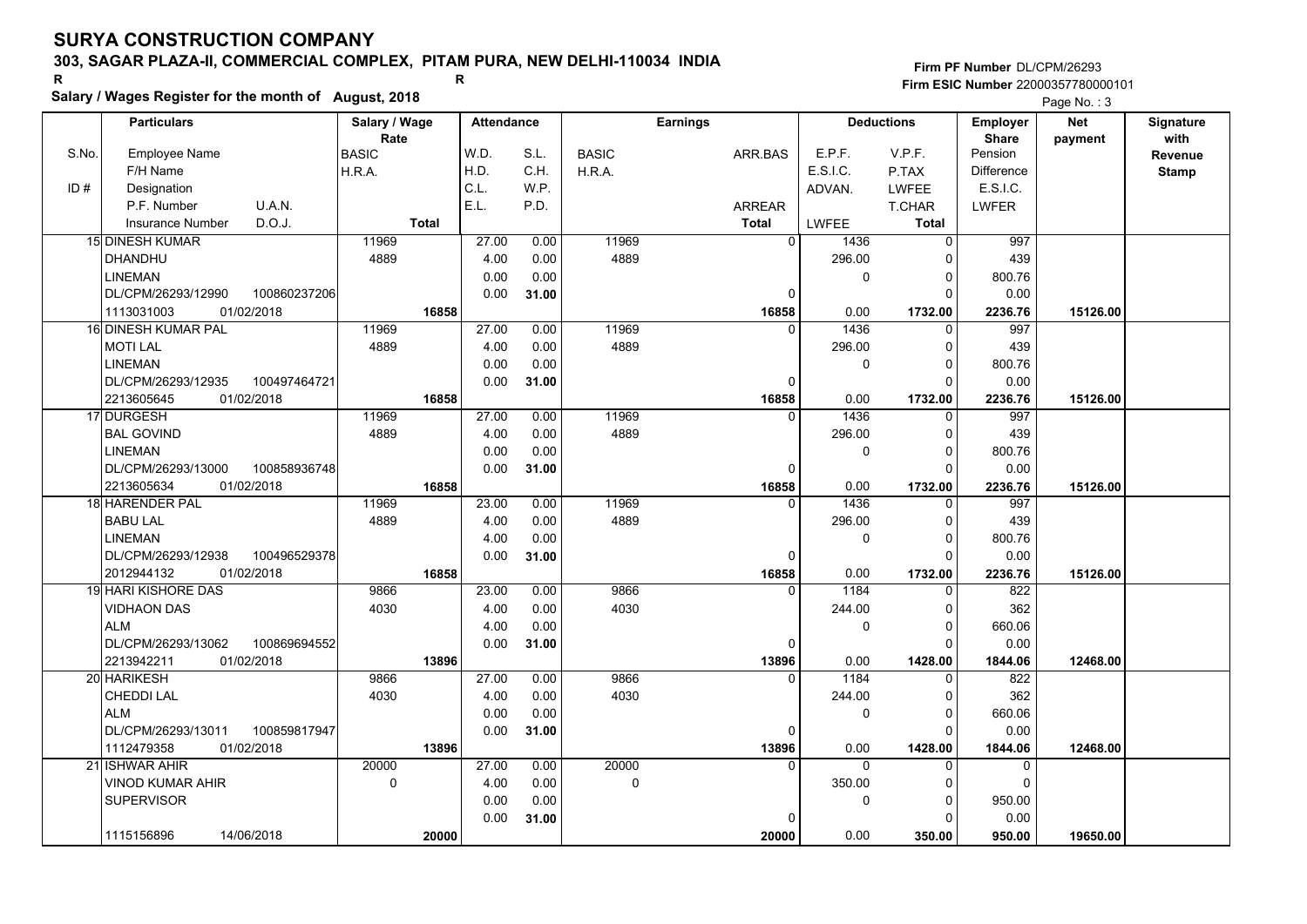## **303, SAGAR PLAZA-II, COMMERCIAL COMPLEX, PITAM PURA, NEW DELHI-110034 INDIA**

**Salary / Wages Register for the month of August, 2018 <sup>R</sup> <sup>R</sup>**

### **Firm PF Number**DL/CPM/26293**Firm ESIC Number** 22000357780000101

|       | <b>Particulars</b>                 | Salary / Wage        | <b>Attendance</b> |       |              | Earnings       |             | <b>Deductions</b> | <b>Employer</b>         | <b>Net</b> | Signature              |
|-------|------------------------------------|----------------------|-------------------|-------|--------------|----------------|-------------|-------------------|-------------------------|------------|------------------------|
| S.No. | <b>Employee Name</b>               | Rate<br><b>BASIC</b> | W.D.              | S.L.  | <b>BASIC</b> | ARR.BAS        | E.P.F.      | V.P.F.            | <b>Share</b><br>Pension | payment    | with<br><b>Revenue</b> |
|       | F/H Name                           | H.R.A.               | H.D.              | C.H.  | H.R.A.       |                | E.S.I.C.    | P.TAX             | <b>Difference</b>       |            | <b>Stamp</b>           |
| ID#   | Designation                        |                      | C.L.              | W.P.  |              |                | ADVAN.      | LWFEE             | E.S.I.C.                |            |                        |
|       | U.A.N.<br>P.F. Number              |                      | E.L.              | P.D.  |              | <b>ARREAR</b>  |             | T.CHAR            | <b>LWFER</b>            |            |                        |
|       | D.O.J.<br><b>Insurance Number</b>  | <b>Total</b>         |                   |       |              | <b>Total</b>   | LWFEE       | Total             |                         |            |                        |
|       | 22 JAGESHWAR                       | 11969                | 27.00             | 0.00  | 11969        | $\Omega$       | 1436        | 0                 | 997                     |            |                        |
|       | RAJJAN                             | 4889                 | 4.00              | 0.00  | 4889         |                | 296.00      | 0                 | 439                     |            |                        |
|       | <b>LINEMAN</b>                     |                      | 0.00              | 0.00  |              |                | $\Omega$    | $\mathbf 0$       | 800.76                  |            |                        |
|       | DL/CPM/26293/12991<br>100497761359 |                      | 0.00              | 31.00 |              | $\mathbf{0}$   |             | $\Omega$          | 0.00                    |            |                        |
|       | 2213605644<br>01/02/2018           | 16858                |                   |       |              | 16858          | 0.00        | 1732.00           | 2236.76                 | 15126.00   |                        |
|       | 23 JAI KUMAR                       | 9866                 | 27.00             | 0.00  | 9866         | $\Omega$       | 1184        | $\mathbf 0$       | 822                     |            |                        |
|       | <b>SUKH BIR</b>                    | 4030                 | 4.00              | 0.00  | 4030         |                | 244.00      | 0                 | 362                     |            |                        |
|       | <b>ALM</b>                         |                      | 0.00              | 0.00  |              |                | $\mathbf 0$ | $\mathbf 0$       | 660.06                  |            |                        |
|       | DL/CPM/26293/13009<br>100868663519 |                      | 0.00              | 31.00 |              | $\Omega$       |             | $\Omega$          | 0.00                    |            |                        |
|       | 01/02/2018<br>1111885563           | 13896                |                   |       |              | 13896          | 0.00        | 1428.00           | 1844.06                 | 12468.00   |                        |
|       | 24 JAWAHAR RAI                     | 11969                | 25.00             | 0.00  | 11969        | $\Omega$       | 1436        | $\mathbf 0$       | 997                     |            |                        |
|       | TEJ NARAYAN RAI                    | 4889                 | 4.00              | 0.00  | 4889         |                | 296.00      | $\mathbf 0$       | 439                     |            |                        |
|       | <b>LINEMAN</b>                     |                      | 2.00              | 0.00  |              |                | 0           | $\Omega$          | 800.76                  |            |                        |
|       | DL/CPM/26293/12912<br>100869244638 |                      | 0.00              | 31.00 |              | 0              |             | $\Omega$          | 0.00                    |            |                        |
|       | 1106519673<br>01/02/2018           | 16858                |                   |       |              | 16858          | 0.00        | 1732.00           | 2236.76                 | 15126.00   |                        |
|       | 25 JITENDER                        | 11969                | 27.00             | 0.00  | 11969        | $\Omega$       | 1436        | 0                 | 997                     |            |                        |
|       | <b>RAM LAL</b>                     | 4889                 | 4.00              | 0.00  | 4889         |                | 296.00      | $\mathbf 0$       | 439                     |            |                        |
|       | <b>LINEMAN</b>                     |                      | 0.00              | 0.00  |              |                | $\Omega$    | $\mathbf 0$       | 800.76                  |            |                        |
|       | DL/CPM/26293/<br>$\Omega$          |                      | 0.00              | 31.00 |              | $\mathbf{0}$   |             | $\Omega$          | 0.00                    |            |                        |
|       | 1115019184<br>01/08/2018           | 16858                |                   |       |              | 16858          | 0.00        | 1732.00           | 2236.76                 | 15126.00   |                        |
|       | 26 JITENDER PAL                    | 11969                | 27.00             | 0.00  | 11969        | $\overline{0}$ | 1436        | $\Omega$          | 997                     |            |                        |
|       | <b>RAM LAKHAN PAL</b>              | 4889                 | 4.00              | 0.00  | 4889         |                | 296.00      | $\mathbf 0$       | 439                     |            |                        |
|       | <b>LINEMAN</b>                     |                      | 0.00              | 0.00  |              |                | 0           | $\mathbf 0$       | 800.76                  |            |                        |
|       | DL/CPM/26293/13013<br>100739489521 |                      | 0.00              | 31.00 |              | 0              |             | $\Omega$          | 0.00                    |            |                        |
|       | 2213613420<br>01/02/2018           | 16858                |                   |       |              | 16858          | 0.00        | 1732.00           | 2236.76                 | 15126.00   |                        |
|       | 27 JITENDER PATHAK                 | 9866                 | 27.00             | 0.00  | 9866         | $\Omega$       | 1184        | $\Omega$          | 822                     |            |                        |
|       | <b>LAKHMI CHAND PATHAK</b>         | 4030                 | 4.00              | 0.00  | 4030         |                | 244.00      | $\mathbf 0$       | 362                     |            |                        |
|       | <b>ALM</b>                         |                      | 0.00              | 0.00  |              |                | $\mathbf 0$ | $\mathbf 0$       | 660.06                  |            |                        |
|       | DL/CPM/26293/13056<br>100862820012 |                      | 0.00              | 31.00 |              | 0              |             | $\Omega$          | 0.00                    |            |                        |
|       | 01/02/2018<br>1113432361           | 13896                |                   |       |              | 13896          | 0.00        | 1428.00           | 1844.06                 | 12468.00   |                        |
|       | <b>28 KADIR ANSARI</b>             | 11969                | 27.00             | 0.00  | 11969        | $\Omega$       | 1436        | $\Omega$          | 997                     |            |                        |
|       | <b>SULMAN ANSARI</b>               | 4889                 | 4.00              | 0.00  | 4889         |                | 296.00      | $\mathbf 0$       | 439                     |            |                        |
|       | <b>LINEMAN</b>                     |                      | 0.00              | 0.00  |              |                | 0           | 0                 | 800.76                  |            |                        |
|       | DL/CPM/26293/13068<br>100868705222 |                      | 0.00              | 31.00 |              | $\Omega$       |             | $\Omega$          | 0.00                    |            |                        |
|       | 01/02/2018<br>2212840689           | 16858                |                   |       |              | 16858          | 0.00        | 1732.00           | 2236.76                 | 15126.00   |                        |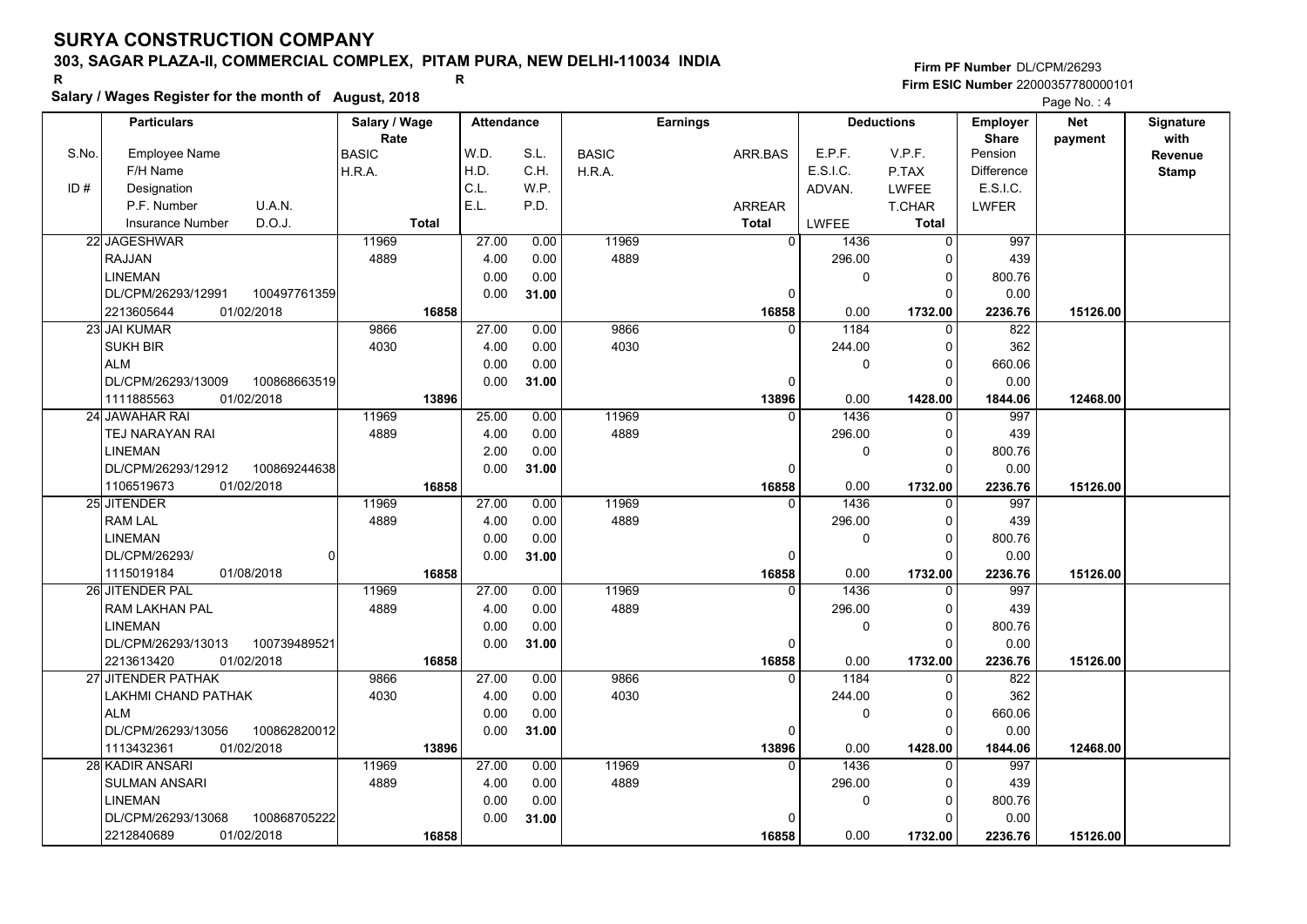## **303, SAGAR PLAZA-II, COMMERCIAL COMPLEX, PITAM PURA, NEW DELHI-110034 INDIA**

**Salary / Wages Register for the month of August, 2018 <sup>R</sup> <sup>R</sup>**

### **Firm PF Number**DL/CPM/26293**Firm ESIC Number** 22000357780000101

|       | <b>Particulars</b>                |              | Salary / Wage        |              | <b>Attendance</b> |       |              | <b>Earnings</b> |              |              | <b>Deductions</b> | Employer                | Net      | Signature |
|-------|-----------------------------------|--------------|----------------------|--------------|-------------------|-------|--------------|-----------------|--------------|--------------|-------------------|-------------------------|----------|-----------|
| S.No. | <b>Employee Name</b>              |              | Rate<br><b>BASIC</b> |              | W.D.              | S.L.  | <b>BASIC</b> | ARR.BAS         |              | E.P.F.       | V.P.F.            | <b>Share</b><br>Pension | payment  | with      |
|       | F/H Name                          |              | H.R.A.               |              | H.D.              | C.H.  | H.R.A.       |                 |              | E.S.I.C.     | P.TAX             | Difference              |          | Revenue   |
| ID#   | Designation                       |              |                      |              | C.L.              | W.P.  |              |                 |              | ADVAN.       | <b>LWFEE</b>      | E.S.I.C.                |          | Stamp     |
|       | U.A.N.<br>P.F. Number             |              |                      |              | E.L.              | P.D.  |              | <b>ARREAR</b>   |              |              | T.CHAR            | <b>LWFER</b>            |          |           |
|       | D.O.J.<br><b>Insurance Number</b> |              |                      | <b>Total</b> |                   |       |              | <b>Total</b>    |              | LWFEE        | <b>Total</b>      |                         |          |           |
|       |                                   |              |                      |              |                   |       |              |                 |              |              |                   |                         |          |           |
|       | 29 KAILASH CHAND                  |              | 9866                 |              | 26.00             | 0.00  | 9866         |                 | $\Omega$     | 1184         | $\Omega$          | 822                     |          |           |
|       | <b>BUDH PAL</b>                   |              | 4030                 |              | 4.00              | 0.00  | 4030         |                 |              | 244.00       | 0                 | 362                     |          |           |
|       | <b>ALM</b>                        |              |                      |              | 1.00              | 0.00  |              |                 |              | 0            | 0                 | 660.06                  |          |           |
|       | DL/CPM/26293/13008                | 100859529615 |                      |              | 0.00              | 31.00 |              |                 | $\mathbf 0$  |              | $\Omega$          | 0.00                    |          |           |
|       | 1111885565<br>01/02/2018          |              |                      | 13896        |                   |       |              | 13896           |              | 0.00         | 1428.00           | 1844.06                 | 12468.00 |           |
|       | 30 KAMLESH KUMAR                  |              | 11969                |              | 21.00             | 0.00  | 11969        |                 | $\Omega$     | 1436         | $\Omega$          | 997                     |          |           |
|       | <b>DHUNNI</b>                     |              | 4889                 |              | 3.00              | 0.00  | 4889         |                 |              | 296.00       | 0                 | 439                     |          |           |
|       | <b>LINEMAN</b>                    |              |                      |              | 0.00              | 0.00  |              |                 |              | 0            | 0                 | 800.76                  |          |           |
|       | DL/CPM/26293/13048                | 100860314387 |                      |              | 7.00              | 31.00 |              |                 | $\Omega$     |              | $\Omega$          | 0.00                    |          |           |
|       | 1101309994<br>01/02/2018          |              |                      | 16858        |                   |       |              | 16858           |              | 0.00         | 1732.00           | 2236.76                 | 15126.00 |           |
|       | 31 KANCHAN SINGH                  |              | 11969                |              | 0.00              | 0.00  | $\mathbf 0$  |                 |              | $\Omega$     | $\Omega$          | $\mathbf 0$             |          |           |
|       | <b>BRHAM PAL</b>                  |              | 4889                 |              | 0.00              | 0.00  | $\Omega$     |                 |              | 0.00         | $\Omega$          | $\mathbf 0$             |          |           |
|       | <b>LINEMAN</b>                    |              |                      |              | 0.00              | 31.00 |              |                 |              | $\mathbf{0}$ | $\Omega$          | 0.00                    |          |           |
|       | DL/CPM/26293/12983                | 100503123790 |                      |              | 0.00              | 0.00  |              |                 | 0            |              | $\Omega$          | 0.00                    |          |           |
|       | 01/02/2018<br>1013445073          |              |                      | 16858        |                   |       |              |                 | $\mathbf{0}$ | 0.00         | 0.00              | 0.00                    | 0.00     |           |
|       | 32 KRISHAN KUMAR                  |              | 11969                |              | 27.00             | 0.00  | 11969        |                 | $\Omega$     | 1436         | 0                 | 997                     |          |           |
|       | <b>KHUSI RAM</b>                  |              | 4889                 |              | 4.00              | 0.00  | 4889         |                 |              | 296.00       | $\Omega$          | 439                     |          |           |
|       | <b>LINEMAN</b>                    |              |                      |              | 0.00              | 0.00  |              |                 |              | 0            | 0                 | 800.76                  |          |           |
|       | DL/CPM/26293/13051                | 100497190580 |                      |              | 0.00              | 31.00 |              |                 | 0            |              | $\Omega$          | 0.00                    |          |           |
|       | 2212751086<br>01/02/2018          |              |                      | 16858        |                   |       |              | 16858           |              | 0.00         | 1732.00           | 2236.76                 | 15126.00 |           |
|       | 33 LAL BABU                       |              | 9866                 |              | 27.00             | 0.00  | 9866         |                 | $\Omega$     | 1184         | $\Omega$          | 822                     |          |           |
|       | <b>RAM PARVESH</b>                |              | 4030                 |              | 4.00              | 0.00  | 4030         |                 |              | 244.00       | $\Omega$          | 362                     |          |           |
|       | <b>ALM</b>                        |              |                      |              | 0.00              | 0.00  |              |                 |              | 0            | 0                 | 660.06                  |          |           |
|       | DL/CPM/26293/12927                | 100497844541 |                      |              | 0.00              | 31.00 |              |                 | 0            |              | $\Omega$          | 0.00                    |          |           |
|       | 1113321862<br>01/02/2018          |              |                      | 13896        |                   |       |              | 13896           |              | 0.00         | 1428.00           | 1844.06                 | 12468.00 |           |
|       | 34 LAL BIHARI                     |              | 11969                |              | 27.00             | 0.00  | 11969        |                 | $\Omega$     | 1436         | $\Omega$          | 997                     |          |           |
|       | <b>DEVNATH RAJBHAR</b>            |              | 4889                 |              | 4.00              | 0.00  | 4889         |                 |              | 296.00       | $\Omega$          | 439                     |          |           |
|       | <b>LINEMAN</b>                    |              |                      |              | 0.00              | 0.00  |              |                 |              | 0            | $\Omega$          | 800.76                  |          |           |
|       | DL/CPM/26293/12982                | 100739105273 |                      |              | 0.00              | 31.00 |              |                 | $\mathbf 0$  |              | $\Omega$          | 0.00                    |          |           |
|       | 01/02/2018<br>1114830137          |              |                      | 16858        |                   |       |              | 16858           |              | 0.00         | 1732.00           | 2236.76                 | 15126.00 |           |
|       | 35 LALLAN RAWAT                   |              | 11969                |              | 27.00             | 0.00  | 11969        |                 | $\Omega$     | 1436         | $\Omega$          | 997                     |          |           |
|       | SHIV PRASAD                       |              | 4889                 |              | 4.00              | 0.00  | 4889         |                 |              | 296.00       | $\Omega$          | 439                     |          |           |
|       | <b>LINEMAN</b>                    |              |                      |              | 0.00              | 0.00  |              |                 |              | 0            | 0                 | 800.76                  |          |           |
|       | DL/CPM/26293/12989                | 100498282693 |                      |              | 0.00              | 31.00 |              |                 | 0            |              | $\Omega$          | 0.00                    |          |           |
|       | 01/02/2018<br>1112838400          |              |                      | 16858        |                   |       |              | 16858           |              | 0.00         | 1732.00           | 2236.76                 | 15126.00 |           |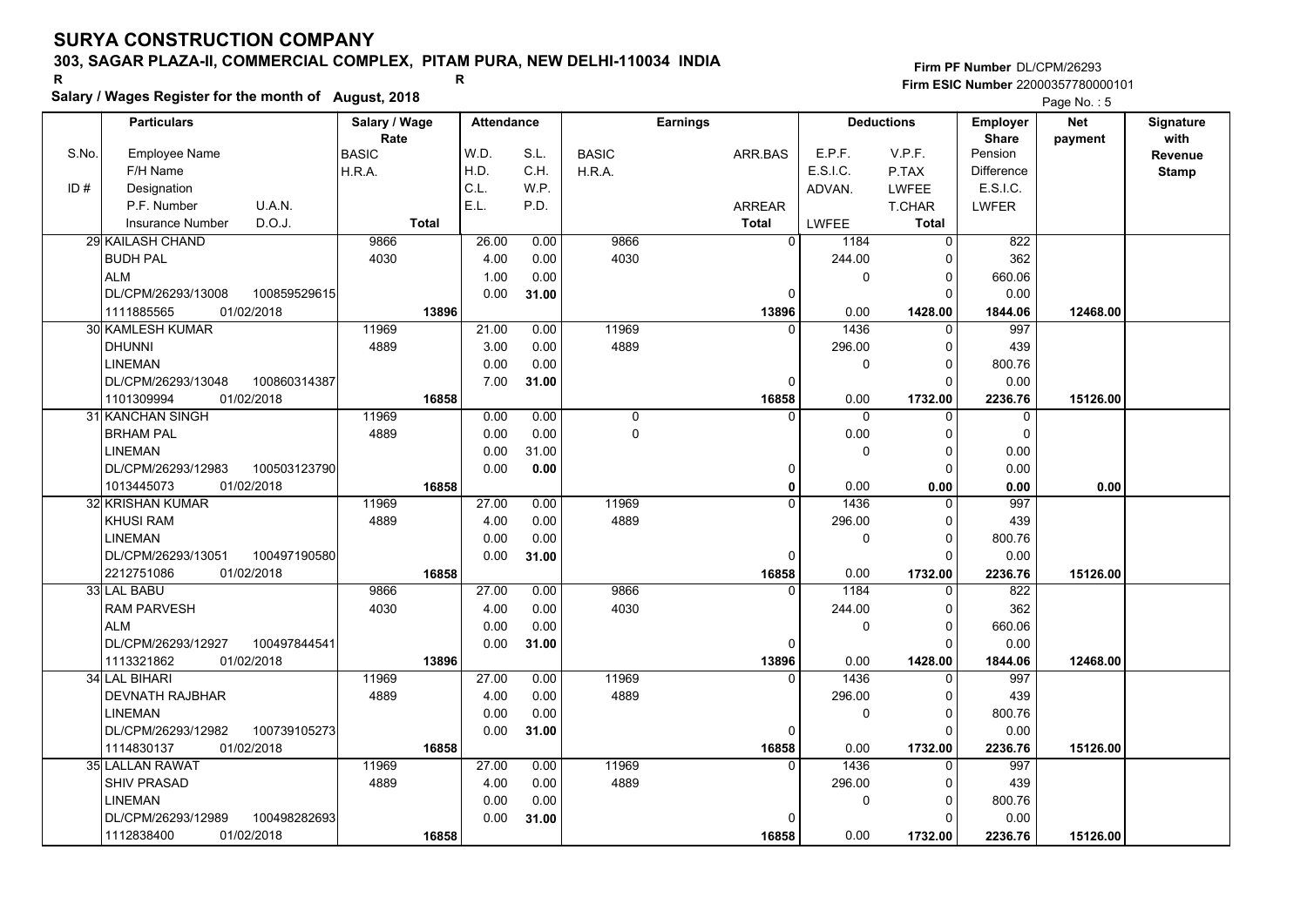## **303, SAGAR PLAZA-II, COMMERCIAL COMPLEX, PITAM PURA, NEW DELHI-110034 INDIA**

**Salary / Wages Register for the month of August, 2018 <sup>R</sup> <sup>R</sup>**

**Firm PF Number**DL/CPM/26293**Firm ESIC Number** 22000357780000101

|       | <b>Particulars</b>                 | Salary / Wage        | <b>Attendance</b> |       |              | <b>Earnings</b> |                        | <b>Deductions</b> | Employer                | <b>Net</b> | Signature<br>with |
|-------|------------------------------------|----------------------|-------------------|-------|--------------|-----------------|------------------------|-------------------|-------------------------|------------|-------------------|
| S.No. | Employee Name                      | Rate<br><b>BASIC</b> | W.D.              | S.L.  | <b>BASIC</b> | ARR.BAS         | E.P.F.                 | V.P.F.            | <b>Share</b><br>Pension | payment    | Revenue           |
|       | F/H Name                           | H.R.A.               | H.D.              | C.H.  | H.R.A.       |                 | E.S.I.C.               | P.TAX             | <b>Difference</b>       |            | <b>Stamp</b>      |
| ID#   | Designation                        |                      | C.L.              | W.P.  |              |                 | ADVAN.                 | <b>LWFEE</b>      | E.S.I.C.                |            |                   |
|       | U.A.N.<br>P.F. Number              |                      | E.L.              | P.D.  |              | <b>ARREAR</b>   |                        | T.CHAR            | <b>LWFER</b>            |            |                   |
|       | D.O.J.<br><b>Insurance Number</b>  | <b>Total</b>         |                   |       |              | <b>Total</b>    | <b>LWFEE</b>           | <b>Total</b>      |                         |            |                   |
|       | 36 MAHESH                          | 9866                 | 26.00             | 0.00  | 9866         |                 | $\overline{0}$<br>1184 | 0                 | 822                     |            |                   |
|       | <b>SUKHLAL</b>                     | 4030                 | 4.00              | 0.00  | 4030         |                 | 244.00                 | 0                 | 362                     |            |                   |
|       | <b>ALM</b>                         |                      | 1.00              | 0.00  |              |                 | 0                      | $\mathbf 0$       | 660.06                  |            |                   |
|       | DL/CPM/26293/12984<br>101032947986 |                      | 0.00              | 31.00 |              |                 | $\Omega$               | $\Omega$          | 0.00                    |            |                   |
|       | 1111731975<br>01/02/2018           | 13896                |                   |       |              | 13896           | 0.00                   | 1428.00           | 1844.06                 | 12468.00   |                   |
|       | 37 MANOJ KUMAR                     | 9866                 | 27.00             | 0.00  | 9866         |                 | 1184<br>0              | $\mathbf 0$       | 822                     |            |                   |
|       | KRISHAN KASHYAP                    | 4030                 | 4.00              | 0.00  | 4030         |                 | 244.00                 | $\mathbf 0$       | 362                     |            |                   |
|       | <b>ALM</b>                         |                      | 0.00              | 0.00  |              |                 | 0                      | $\mathbf 0$       | 660.06                  |            |                   |
|       | DL/CPM/26293/12910<br>100862555906 |                      | 0.00              | 31.00 |              |                 | $\Omega$               | 0                 | 0.00                    |            |                   |
|       | 1106519668<br>01/02/2018           | 13896                |                   |       |              | 13896           | 0.00                   | 1428.00           | 1844.06                 | 12468.00   |                   |
|       | 38  MANOJ KUMAR                    | 11969                | 27.00             | 0.00  | 11969        |                 | 1436<br>$\Omega$       | $\mathbf 0$       | 997                     |            |                   |
|       | PARMESHAR DEEN                     | 4889                 | 4.00              | 0.00  | 4889         |                 | 296.00                 | $\mathbf 0$       | 439                     |            |                   |
|       | <b>LINEMAN</b>                     |                      | 0.00              | 0.00  |              |                 | 0                      | $\mathbf 0$       | 800.76                  |            |                   |
|       | DL/CPM/26293/12992<br>100629585149 |                      | 0.00              | 31.00 |              |                 | $\Omega$               | $\Omega$          | 0.00                    |            |                   |
|       | 1111731965<br>01/02/2018           | 16858                |                   |       |              | 16858           | 0.00                   | 1732.00           | 2236.76                 | 15126.00   |                   |
|       | 39 MINTOO MANDAL                   | 11969                | 27.00             | 0.00  | 11969        |                 | 1436<br>0              | $\Omega$          | 997                     |            |                   |
|       | <b>HARI BHOL MANDAL</b>            | 4889                 | 4.00              | 0.00  | 4889         |                 | 296.00                 | $\mathbf 0$       | 439                     |            |                   |
|       | <b>FOREMAN</b>                     |                      | 0.00              | 0.00  |              |                 | 0                      | $\mathbf 0$       | 800.76                  |            |                   |
|       | DL/CPM/26293/13231<br>100496959275 |                      | 0.00              | 31.00 |              |                 | $\Omega$               | $\Omega$          | 0.00                    |            |                   |
|       | 1101926257<br>01/02/2018           | 16858                |                   |       |              | 16858           | 0.00                   | 1732.00           | 2236.76                 | 15126.00   |                   |
|       | 40 MOHAN LAL                       | 9866                 | 22.00             | 0.00  | 9866         |                 | 1184<br>$\Omega$       | $\Omega$          | 822                     |            |                   |
|       | <b>RUP RAM</b>                     | 4030                 | 4.00              | 0.00  | 4030         |                 | 244.00                 | $\Omega$          | 362                     |            |                   |
|       | <b>ALM</b>                         |                      | 5.00              | 0.00  |              |                 | 0                      | $\mathbf 0$       | 660.06                  |            |                   |
|       | DL/CPM/26293/13055<br>100866918114 |                      | 0.00              | 31.00 |              |                 | 0                      | $\mathbf 0$       | 0.00                    |            |                   |
|       | 1111976054<br>01/02/2018           | 13896                |                   |       |              | 13896           | 0.00                   | 1428.00           | 1844.06                 | 12468.00   |                   |
|       | 41 MOHAN LAL                       | 9866                 | 27.00             | 0.00  | 9866         |                 | 1184<br>$\Omega$       | $\Omega$          | 822                     |            |                   |
|       | <b>NANNU RAM</b>                   | 4030                 | 4.00              | 0.00  | 4030         |                 | 244.00                 | 0                 | 362                     |            |                   |
|       | <b>ALM</b>                         |                      | 0.00              | 0.00  |              |                 | 0                      | $\mathbf 0$       | 660.06                  |            |                   |
|       | 100497540708<br>DL/CPM/26293/12931 |                      | 0.00              | 31.00 |              |                 | 0                      | $\Omega$          | 0.00                    |            |                   |
|       | 1111885571<br>01/02/2018           | 13896                |                   |       |              | 13896           | 0.00                   | 1428.00           | 1844.06                 | 12468.00   |                   |
|       | <b>42 MOHAN LAL YADAV</b>          | 9866                 | 15.00             | 0.00  | 7956         |                 | 955<br>$\Omega$        | $\Omega$          | 663                     |            |                   |
|       | <b>BOKU YADAV</b>                  | 4030                 | 2.00              | 0.00  | 3250         |                 | 197.00                 | $\mathbf 0$       | 292                     |            |                   |
|       | <b>ALM</b>                         |                      | 0.00              | 6.00  |              |                 | 0                      | $\mathbf 0$       | 532.29                  |            |                   |
|       | DL/CPM/26293/12950<br>100229746647 |                      | 8.00              | 25.00 |              |                 | U                      | $\Omega$          | 0.00                    |            |                   |
|       | 2205495730<br>01/02/2018           | 13896                |                   |       |              | 11206           | 0.00                   | 1152.00           | 1487.29                 | 10054.00   |                   |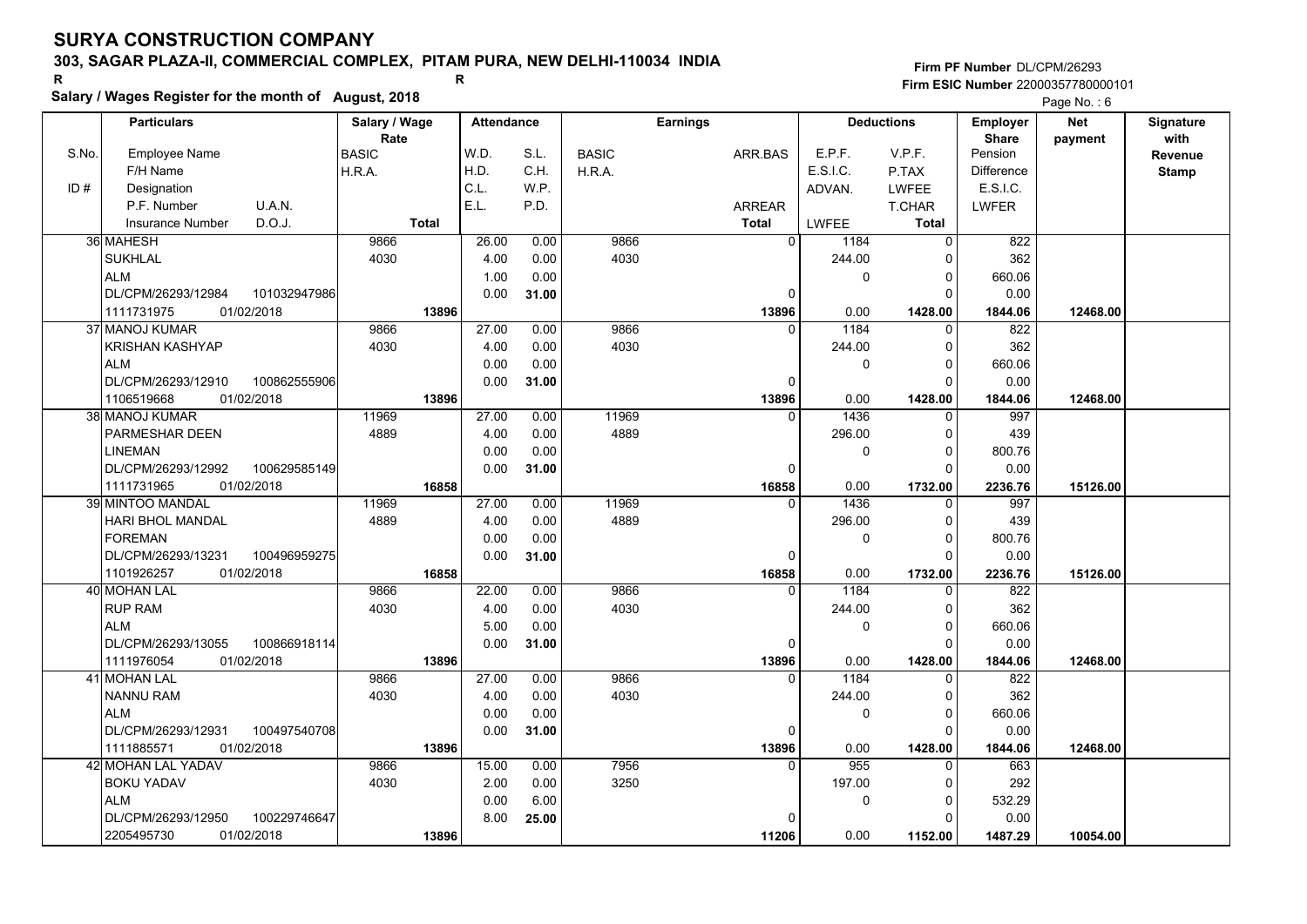## **303, SAGAR PLAZA-II, COMMERCIAL COMPLEX, PITAM PURA, NEW DELHI-110034 INDIA**

**Salary / Wages Register for the month of August, 2018 <sup>R</sup> <sup>R</sup>**

**Firm PF Number**DL/CPM/26293**Firm ESIC Number** 22000357780000101

|       | <b>Particulars</b>                |              | Salary / Wage        |              | <b>Attendance</b> |       |              | <b>Earnings</b> |               |              | <b>Deductions</b> | Employer                | Net      | Signature       |
|-------|-----------------------------------|--------------|----------------------|--------------|-------------------|-------|--------------|-----------------|---------------|--------------|-------------------|-------------------------|----------|-----------------|
| S.No. | Employee Name                     |              | Rate<br><b>BASIC</b> |              | W.D.              | S.L.  | <b>BASIC</b> |                 | ARR.BAS       | E.P.F.       | V.P.F.            | <b>Share</b><br>Pension | payment  | with<br>Revenue |
|       | F/H Name                          |              | H.R.A.               |              | H.D.              | C.H.  | H.R.A.       |                 |               | E.S.I.C.     | P.TAX             | <b>Difference</b>       |          | <b>Stamp</b>    |
| ID#   | Designation                       |              |                      |              | C.L.              | W.P.  |              |                 |               | ADVAN.       | <b>LWFEE</b>      | E.S.I.C.                |          |                 |
|       | U.A.N.<br>P.F. Number             |              |                      |              | E.L.              | P.D.  |              |                 | <b>ARREAR</b> |              | <b>T.CHAR</b>     | <b>LWFER</b>            |          |                 |
|       | D.O.J.<br><b>Insurance Number</b> |              |                      | <b>Total</b> |                   |       |              |                 | <b>Total</b>  | <b>LWFEE</b> | <b>Total</b>      |                         |          |                 |
|       | 43l MOHIT KUMAR                   |              | 13016                |              | 27.00             | 0.00  | 13016        |                 | $\Omega$      | 1562         | $\Omega$          | 1084                    |          |                 |
|       | RADHEY SHYAM                      |              | 5316                 |              | 4.00              | 0.00  | 5316         |                 |               | 321.00       | $\Omega$          | 478                     |          |                 |
|       | <b>SUPERVISOR</b>                 |              |                      |              | 0.00              | 0.00  |              |                 |               | $\mathbf 0$  | 0                 | 870.77                  |          |                 |
|       | DL/CPM/26293/13076                | 100977783580 |                      |              | 0.00              | 31.00 |              |                 | $\Omega$      |              | $\Omega$          | 0.00                    |          |                 |
|       | 2015923218<br>01/02/2018          |              |                      | 18332        |                   |       |              |                 | 18332         | 0.00         | 1883.00           | 2432.77                 | 16449.00 |                 |
|       | 44 MUKESH KUMAR                   |              | 11969                |              | 5.00              | 0.00  | 1930         |                 | $\Omega$      | 232          | $\Omega$          | 161                     |          |                 |
|       | SHALIGRAM MANDAL                  |              | 4889                 |              | 0.00              | 0.00  | 789          |                 |               | 48.00        | $\Omega$          | 71                      |          |                 |
|       | <b>LINEMAN</b>                    |              |                      |              | 0.00              | 26.00 |              |                 |               | 0            | $\Omega$          | 129.15                  |          |                 |
|       | DL/CPM/26293/12941                | 100498244623 |                      |              | 0.00              | 5.00  |              |                 | 0             |              | $\Omega$          | 0.00                    |          |                 |
|       | 01/02/2018<br>2213801428          |              |                      | 16858        |                   |       |              |                 | 2719          | 0.00         | 280.00            | 361.15                  | 2439.00  |                 |
|       | 45 MUNENDER                       |              | 11969                |              | 27.00             | 0.00  | 11969        |                 | $\Omega$      | 1436         | $\Omega$          | 997                     |          |                 |
|       | <b>MAHESH</b>                     |              | 4889                 |              | 4.00              | 0.00  | 4889         |                 |               | 296.00       | $\Omega$          | 439                     |          |                 |
|       | <b>LINEMAN</b>                    |              |                      |              | 0.00              | 0.00  |              |                 |               | 0            | $\Omega$          | 800.76                  |          |                 |
|       | DL/CPM/26293/13014                | 100791522746 |                      |              | 0.00              | 31.00 |              |                 | $\Omega$      |              | $\Omega$          | 0.00                    |          |                 |
|       | 1114865721<br>01/02/2018          |              |                      | 16858        |                   |       |              |                 | 16858         | 0.00         | 1732.00           | 2236.76                 | 15126.00 |                 |
|       | 46 NARESH KUMAR                   |              | 9866                 |              | 21.00             | 0.00  | 9866         |                 | $\Omega$      | 1184         | $\Omega$          | 822                     |          |                 |
|       | <b>CHUNNI LAL</b>                 |              | 4030                 |              | 4.00              | 0.00  | 4030         |                 |               | 244.00       | $\Omega$          | 362                     |          |                 |
|       | <b>ALM</b>                        |              |                      |              | 0.00              | 0.00  |              |                 |               | 0            | $\Omega$          | 660.06                  |          |                 |
|       | DL/CPM/26293/12952                | 100496735458 |                      |              | 6.00              | 31.00 |              |                 | $\Omega$      |              | $\Omega$          | 0.00                    |          |                 |
|       | 2213605662<br>01/02/2018          |              |                      | 13896        |                   |       |              |                 | 13896         | 0.00         | 1428.00           | 1844.06                 | 12468.00 |                 |
|       | 47 NATHU SINGH                    |              | 11969                |              | 27.00             | 0.00  | 11969        |                 | $\Omega$      | 1436         | U                 | 997                     |          |                 |
|       | <b>KANHAIYA</b>                   |              | 4889                 |              | 4.00              | 0.00  | 4889         |                 |               | 296.00       | $\Omega$          | 439                     |          |                 |
|       | <b>LINEMAN</b>                    |              |                      |              | 0.00              | 0.00  |              |                 |               | $\mathbf 0$  | $\mathbf 0$       | 800.76                  |          |                 |
|       | DL/CPM/26293/12996                | 100862254661 |                      |              | 0.00              | 31.00 |              |                 | $\Omega$      |              | $\Omega$          | 0.00                    |          |                 |
|       | 1112917153<br>01/02/2018          |              |                      | 16858        |                   |       |              |                 | 16858         | 0.00         | 1732.00           | 2236.76                 | 15126.00 |                 |
|       | 48 OM PRAKASH                     |              | 11969                |              | 27.00             | 0.00  | 11969        |                 |               | 1436         | U                 | 997                     |          |                 |
|       | <b>MANGAT LAL</b>                 |              | 4889                 |              | 4.00              | 0.00  | 4889         |                 |               | 296.00       | 0                 | 439                     |          |                 |
|       | <b>LINEMAN</b>                    |              |                      |              | 0.00              | 0.00  |              |                 |               | $\pmb{0}$    | $\Omega$          | 800.76                  |          |                 |
|       | DL/CPM/26293/13070                | 100497378456 |                      |              | 0.00              | 31.00 |              |                 | $\Omega$      |              | $\Omega$          | 0.00                    |          |                 |
|       | 01/02/2018<br>2213605651          |              |                      | 16858        |                   |       |              |                 | 16858         | 0.00         | 1732.00           | 2236.76                 | 15126.00 |                 |
|       | 49 PANKAJ                         |              | 11969                |              | 24.00             | 0.00  | 11969        |                 | $\Omega$      | 1436         | $\Omega$          | 997                     |          |                 |
|       | <b>BANSIDHAR</b>                  |              | 4889                 |              | 4.00              | 0.00  | 4889         |                 |               | 296.00       | 0                 | 439                     |          |                 |
|       | <b>LINEMAN</b>                    |              |                      |              | 3.00              | 0.00  |              |                 |               | 0            | $\Omega$          | 800.76                  |          |                 |
|       | DL/CPM/26293/13052                | 100627990630 |                      |              | 0.00              | 31.00 |              |                 |               |              | $\Omega$          | 0.00                    |          |                 |
|       | 1013614714<br>01/02/2018          |              |                      | 16858        |                   |       |              |                 | 16858         | 0.00         | 1732.00           | 2236.76                 | 15126.00 |                 |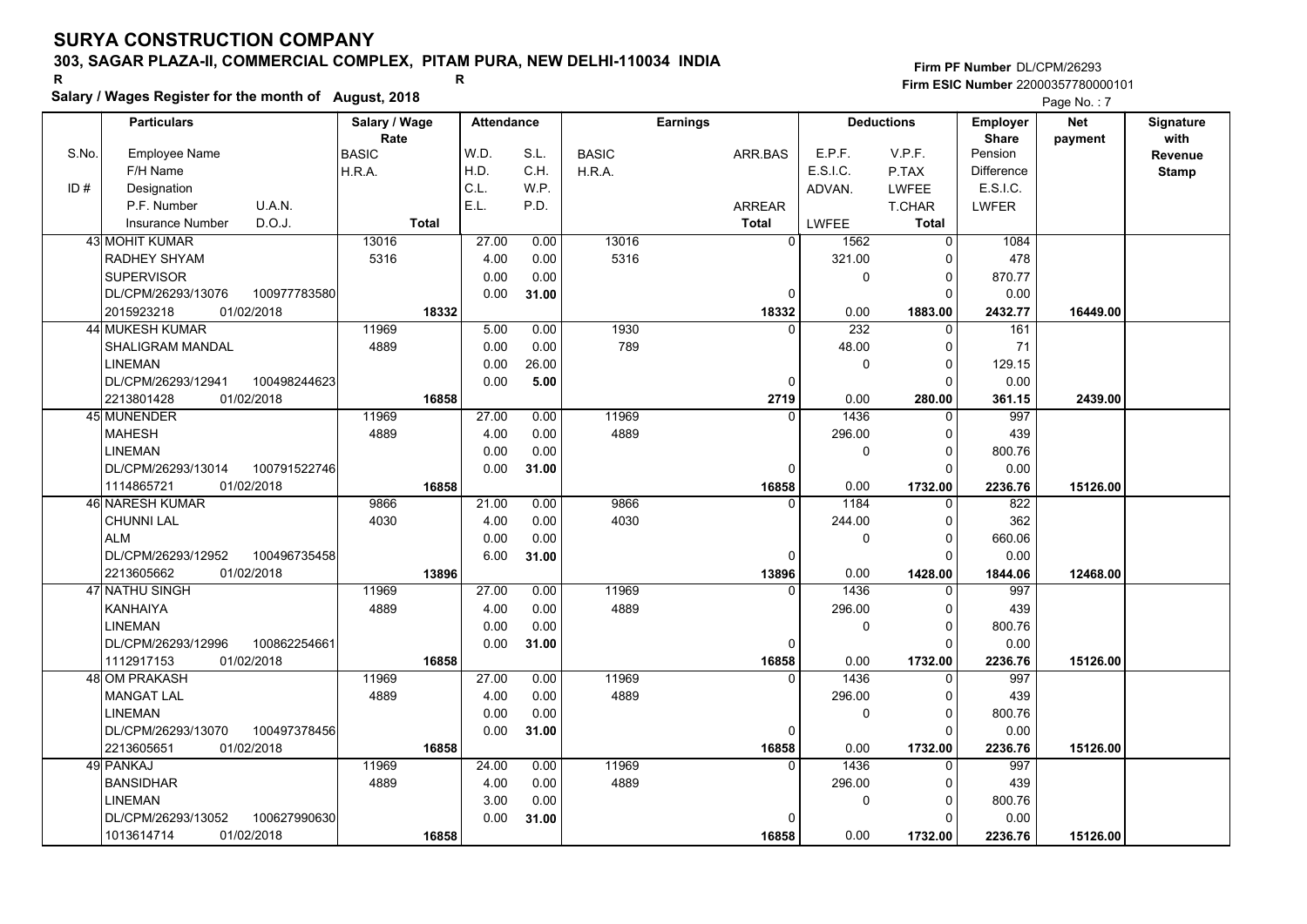### **303, SAGAR PLAZA-II, COMMERCIAL COMPLEX, PITAM PURA, NEW DELHI-110034 INDIA**

**Salary / Wages Register for the month of August, 2018 <sup>R</sup> <sup>R</sup>**

**Firm PF Number**DL/CPM/26293**Firm ESIC Number** 22000357780000101

|       | <b>Particulars</b>                           | Salary / Wage        | <b>Attendance</b> |       |              | <b>Earnings</b>   |              | <b>Deductions</b>      | Employer                | <b>Net</b> | Signature       |
|-------|----------------------------------------------|----------------------|-------------------|-------|--------------|-------------------|--------------|------------------------|-------------------------|------------|-----------------|
| S.No. | Employee Name                                | Rate<br><b>BASIC</b> | W.D.              | S.L.  | <b>BASIC</b> | ARR.BAS           | E.P.F.       | V.P.F.                 | <b>Share</b><br>Pension | payment    | with<br>Revenue |
|       | F/H Name                                     | H.R.A.               | H.D.              | C.H.  | H.R.A.       |                   | E.S.I.C.     | P.TAX                  | <b>Difference</b>       |            | <b>Stamp</b>    |
| ID#   | Designation                                  |                      | C.L.              | W.P.  |              |                   | ADVAN.       | <b>LWFEE</b>           | E.S.I.C.                |            |                 |
|       | U.A.N.<br>P.F. Number                        |                      | E.L.              | P.D.  |              | ARREAR            |              | T.CHAR                 | <b>LWFER</b>            |            |                 |
|       | D.O.J.<br><b>Insurance Number</b>            | <b>Total</b>         |                   |       |              | <b>Total</b>      | <b>LWFEE</b> | <b>Total</b>           |                         |            |                 |
|       | 50 PAPPU RAJBHAR                             | 9866                 | 27.00             | 0.00  | 9866         | $\overline{0}$    | 1184         | 0                      | 822                     |            |                 |
|       | <b>BANBALI RAJBHAR</b>                       | 4030                 | 4.00              | 0.00  | 4030         |                   | 244.00       | 0                      | 362                     |            |                 |
|       | <b>ALM</b>                                   |                      | 0.00              | 0.00  |              |                   | 0            | $\Omega$               | 660.06                  |            |                 |
|       | DL/CPM/26293/13075<br>100739033790           |                      | 0.00              |       |              | 0                 |              | $\Omega$               | 0.00                    |            |                 |
|       | 01/02/2018<br>1114831261                     | 13896                |                   | 31.00 |              | 13896             | 0.00         | 1428.00                | 1844.06                 | 12468.00   |                 |
|       | 51 PRAVESH GAUTAM                            | 11969                | 22.00             | 0.00  | 10039        | $\mathbf{0}$      | 1205         | $\mathbf 0$            | 836                     |            |                 |
|       | <b>JAYPRAKASH</b>                            | 4889                 | 4.00              | 0.00  | 4100         |                   | 248.00       | $\Omega$               | 369                     |            |                 |
|       | <b>LINEMAN</b>                               |                      |                   |       |              |                   |              | $\Omega$               |                         |            |                 |
|       | DL/CPM/26293/                                |                      | 0.00              | 5.00  |              | $\Omega$          | 0            | $\Omega$               | 671.60                  |            |                 |
|       | $\Omega$                                     |                      | 0.00              | 26.00 |              |                   |              |                        | 0.00                    |            |                 |
|       | 2214343142<br>01/08/2018<br>52 RADHEY SHYAM  | 16858<br>9866        | 27.00             | 0.00  | 9866         | 14139<br>$\Omega$ | 0.00<br>1184 | 1453.00<br>$\mathbf 0$ | 1876.60<br>822          | 12686.00   |                 |
|       | <b>TULSI</b>                                 | 4030                 | 4.00              | 0.00  | 4030         |                   |              | $\Omega$               | 362                     |            |                 |
|       | <b>ALM</b>                                   |                      |                   |       |              |                   | 244.00       | $\Omega$               |                         |            |                 |
|       |                                              |                      | 0.00              | 0.00  |              | $\Omega$          | 0            | $\Omega$               | 660.06                  |            |                 |
|       | 100869365742<br>DL/CPM/26293/12921           |                      | 0.00              | 31.00 |              |                   |              |                        | 0.00                    |            |                 |
|       | 1111731973<br>01/02/2018                     | 13896                | 27.00             |       | 9866         | 13896<br>0        | 0.00<br>1184 | 1428.00                | 1844.06<br>822          | 12468.00   |                 |
|       | 53 RAHUL<br><b>OMAKAR</b>                    | 9866                 |                   | 0.00  | 4030         |                   |              | 0<br>$\Omega$          |                         |            |                 |
|       | <b>ALM</b>                                   | 4030                 | 4.00              | 0.00  |              |                   | 244.00       | $\Omega$               | 362                     |            |                 |
|       |                                              |                      | 0.00              | 0.00  |              |                   | 0            |                        | 660.06                  |            |                 |
|       | DL/CPM/26293/12976<br>100497606303           |                      | 0.00              | 31.00 |              | 0                 |              | $\Omega$               | 0.00                    |            |                 |
|       | 2213778666<br>01/02/2018<br>54 RAJ KUMAR DAS | 13896<br>11969       | 27.00             | 0.00  | 11969        | 13896<br>$\Omega$ | 0.00<br>1436 | 1428.00                | 1844.06<br>997          | 12468.00   |                 |
|       |                                              |                      |                   |       |              |                   |              | 0                      |                         |            |                 |
|       | <b>KISHORI DAS</b>                           | 4889                 | 4.00              | 0.00  | 4889         |                   | 296.00       | $\Omega$               | 439                     |            |                 |
|       | <b>LINEMAN</b>                               |                      | 0.00              | 0.00  |              |                   | 0            | $\Omega$               | 800.76                  |            |                 |
|       | DL/CPM/26293/13050<br>100628874360           |                      | 0.00              | 31.00 |              | 0                 |              | $\Omega$               | 0.00                    |            |                 |
|       | 1111732069<br>01/02/2018                     | 16858                |                   |       |              | 16858             | 0.00         | 1732.00                | 2236.76                 | 15126.00   |                 |
|       | 55 RAJ PAL                                   | 9866                 | 27.00             | 0.00  | 9866         | $\Omega$          | 1184         | $\Omega$               | 822                     |            |                 |
|       | <b>RAM SANJIWAN</b>                          | 4030                 | 4.00              | 0.00  | 4030         |                   | 244.00       | $\Omega$               | 362                     |            |                 |
|       | <b>ALM</b>                                   |                      | 0.00              | 0.00  |              |                   | 0            | 0                      | 660.06                  |            |                 |
|       | 100866274959<br>DL/CPM/26293/13057           |                      | 0.00              | 31.00 |              | 0                 |              | $\Omega$               | 0.00                    |            |                 |
|       | 01/02/2018<br>2213728485                     | 13896                |                   |       |              | 13896             | 0.00         | 1428.00                | 1844.06                 | 12468.00   |                 |
|       | 56 RAJAN MAJHI                               | 11969                | 27.00             | 0.00  | 11969        | $\Omega$          | 1436         | $\Omega$               | 997                     |            |                 |
|       | <b>MAHENDER MAJHI</b>                        | 4889                 | 4.00              | 0.00  | 4889         |                   | 296.00       | $\Omega$               | 439                     |            |                 |
|       | <b>LINEMAN</b>                               |                      | 0.00              | 0.00  |              |                   | 0            | $\Omega$               | 800.76                  |            |                 |
|       | 100497360842<br>DL/CPM/26293/12847           |                      | 0.00              | 31.00 |              | $\Omega$          |              | $\Omega$               | 0.00                    |            |                 |
|       | 01/02/2018<br>1111686103                     | 16858                |                   |       |              | 16858             | 0.00         | 1732.00                | 2236.76                 | 15126.00   |                 |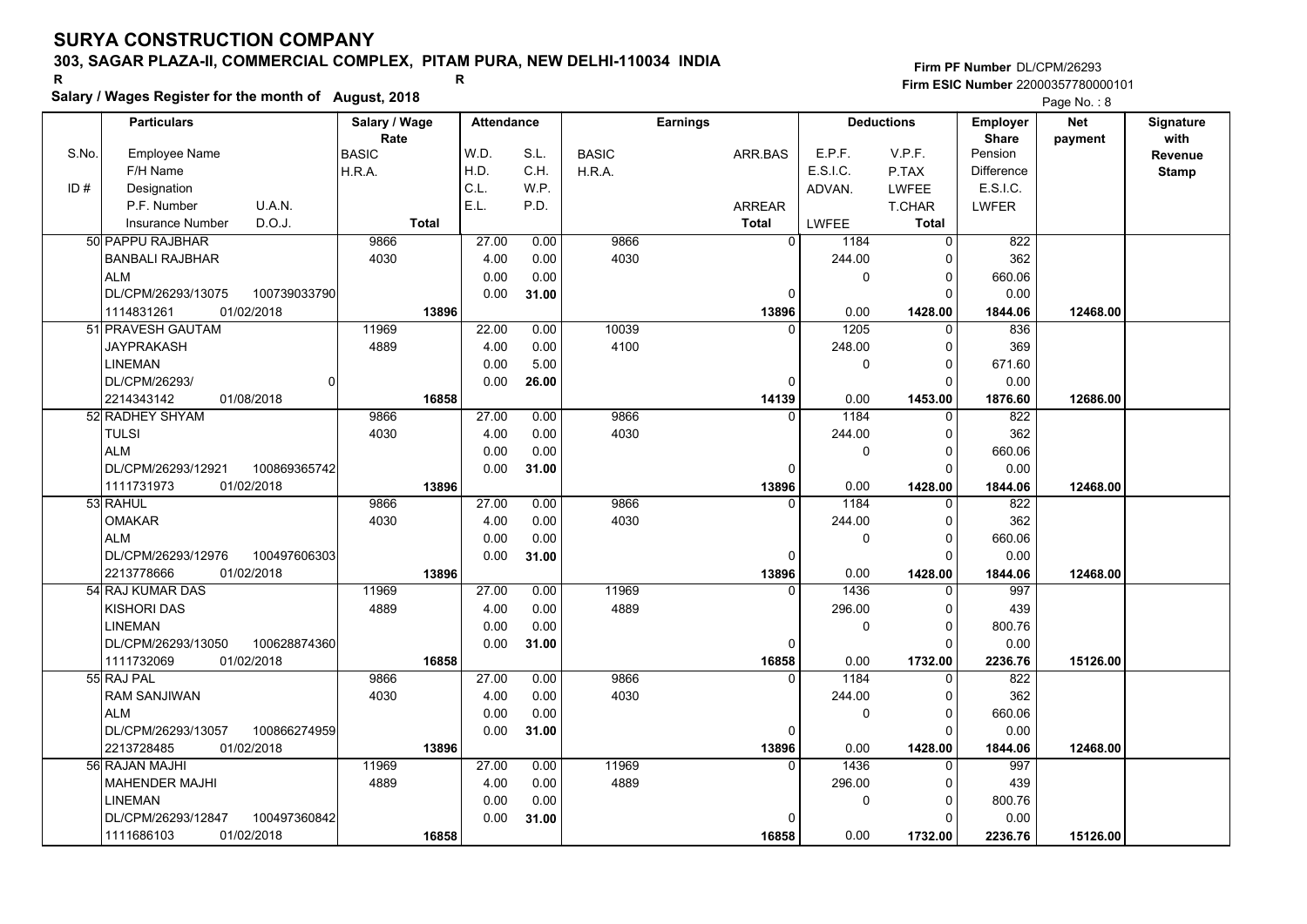### **303, SAGAR PLAZA-II, COMMERCIAL COMPLEX, PITAM PURA, NEW DELHI-110034 INDIA**

**Salary / Wages Register for the month of August, 2018 <sup>R</sup> <sup>R</sup>**

### **Firm PF Number**DL/CPM/26293**Firm ESIC Number** 22000357780000101

|       | <b>Particulars</b>                 | Salary / Wage        | <b>Attendance</b> |       |              | <b>Earnings</b> |                       | <b>Deductions</b> | Employer                | <b>Net</b> | Signature<br>with |
|-------|------------------------------------|----------------------|-------------------|-------|--------------|-----------------|-----------------------|-------------------|-------------------------|------------|-------------------|
| S.No. | Employee Name                      | Rate<br><b>BASIC</b> | W.D.              | S.L.  | <b>BASIC</b> | ARR.BAS         | E.P.F.                | V.P.F.            | <b>Share</b><br>Pension | payment    | Revenue           |
|       | F/H Name                           | H.R.A.               | H.D.              | C.H.  | H.R.A.       |                 | E.S.I.C.              | P.TAX             | <b>Difference</b>       |            | <b>Stamp</b>      |
| ID#   | Designation                        |                      | C.L.              | W.P.  |              |                 | ADVAN.                | <b>LWFEE</b>      | E.S.I.C.                |            |                   |
|       | U.A.N.<br>P.F. Number              |                      | E.L.              | P.D.  |              | ARREAR          |                       | T.CHAR            | <b>LWFER</b>            |            |                   |
|       | D.O.J.<br>Insurance Number         | <b>Total</b>         |                   |       |              | <b>Total</b>    | <b>LWFEE</b>          | <b>Total</b>      |                         |            |                   |
|       | 57 RAJESH GAUTAM                   | 11969                | 9.00              | 0.00  | 6950         |                 | $\overline{0}$<br>834 | 0                 | 579                     |            |                   |
|       | <b>JAI PRAKASH</b>                 | 4889                 | 1.00              | 0.00  | 2839         |                 | 172.00                | $\Omega$          | 255                     |            |                   |
|       | <b>LINEMAN</b>                     |                      | 0.00              | 13.00 |              |                 | 0                     | $\Omega$          | 464.98                  |            |                   |
|       | DL/CPM/26293/12986<br>101101708951 |                      | 8.00              | 18.00 |              |                 | 0                     | $\Omega$          | 0.00                    |            |                   |
|       | 1115081333<br>01/02/2018           | 16858                |                   |       |              | 9789            | 0.00                  | 1006.00           | 1298.98                 | 8783.00    |                   |
|       | 58 RAJESH KUMAR                    | 11969                | 22.00             | 0.00  | 11969        |                 | 1436<br>$\Omega$      | $\Omega$          | 997                     |            |                   |
|       | <b>AMRIT LAL</b>                   | 4889                 | 4.00              | 0.00  | 4889         |                 | 296.00                | 0                 | 439                     |            |                   |
|       | <b>LINEMAN</b>                     |                      | 5.00              | 0.00  |              |                 | 0                     | $\Omega$          | 800.76                  |            |                   |
|       | DL/CPM/26293/12943<br>100496440196 |                      | 0.00              | 31.00 |              |                 | 0                     | 0                 | 0.00                    |            |                   |
|       | 2213623407<br>01/02/2018           | 16858                |                   |       |              | 16858           | 0.00                  | 1732.00           | 2236.76                 | 15126.00   |                   |
|       | 59 RAJNISH                         | 11969                | 25.00             | 0.00  | 11969        |                 | $\Omega$<br>1436      | $\Omega$          | 997                     |            |                   |
|       | <b>MAHENDRA PAL</b>                | 4889                 | 4.00              | 0.00  | 4889         |                 | 296.00                | $\Omega$          | 439                     |            |                   |
|       | <b>LINEMAN</b>                     |                      | 2.00              | 0.00  |              |                 | 0                     | $\Omega$          | 800.76                  |            |                   |
|       | DL/CPM/26293/12985<br>101094532032 |                      | 0.00              | 31.00 |              |                 | $\Omega$              | $\Omega$          | 0.00                    |            |                   |
|       | 1115065911<br>01/02/2018           | 16858                |                   |       |              | 16858           | 0.00                  | 1732.00           | 2236.76                 | 15126.00   |                   |
|       | 60 RAJU                            | 11969                | 25.00             | 0.00  | 11969        |                 | 1436<br>$\Omega$      | $\Omega$          | 997                     |            |                   |
|       | <b>HIRA SINGH</b>                  | 4889                 | 4.00              | 0.00  | 4889         |                 | 296.00                | $\mathbf 0$       | 439                     |            |                   |
|       | <b>LINEMAN</b>                     |                      | 2.00              | 0.00  |              |                 | 0                     | $\Omega$          | 800.76                  |            |                   |
|       | DL/CPM/26293/13054<br>100572731033 |                      | 0.00              | 31.00 |              |                 | $\Omega$              | $\Omega$          | 0.00                    |            |                   |
|       | 2213477210<br>01/02/2018           | 16858                |                   |       |              | 16858           | 0.00                  | 1732.00           | 2236.76                 | 15126.00   |                   |
|       | 61 RAKESH KUMAR                    | 9866                 | 27.00             | 0.00  | 9866         |                 | 1184<br>$\Omega$      | $\Omega$          | 822                     |            |                   |
|       | LOCHAN PRASAD                      | 4030                 | 4.00              | 0.00  | 4030         |                 | 244.00                | 0                 | 362                     |            |                   |
|       | <b>ALM</b>                         |                      | 0.00              | 0.00  |              |                 | 0                     | $\Omega$          | 660.06                  |            |                   |
|       | 100863114437<br>DL/CPM/26293/12964 |                      | 0.00              | 31.00 |              |                 | 0                     | $\Omega$          | 0.00                    |            |                   |
|       | 1111731987<br>01/02/2018           | 13896                |                   |       |              | 13896           | 0.00                  | 1428.00           | 1844.06                 | 12468.00   |                   |
|       | 62 RAM DULARE                      | 11969                | 26.00             | 0.00  | 11969        |                 | 1436<br>0             | $\mathbf 0$       | 997                     |            |                   |
|       | <b>ANANTU</b>                      | 4889                 | 4.00              | 0.00  | 4889         |                 | 296.00                | $\Omega$          | 439                     |            |                   |
|       | <b>LINEMAN</b>                     |                      | 1.00              | 0.00  |              |                 | 0                     | $\mathbf 0$       | 800.76                  |            |                   |
|       | DL/CPM/26293/12998<br>100627805597 |                      | 0.00              | 31.00 |              |                 | 0                     | $\Omega$          | 0.00                    |            |                   |
|       | 01/02/2018<br>2213613642           | 16858                |                   |       |              | 16858           | 0.00                  | 1732.00           | 2236.76                 | 15126.00   |                   |
|       | 63 RAM NARAYAN                     | 9866                 | 27.00             | 0.00  | 9866         |                 | 1184<br>$\Omega$      | $\Omega$          | 822                     |            |                   |
|       | SAHDEV                             | 4030                 | 4.00              | 0.00  | 4030         |                 | 244.00                | $\Omega$          | 362                     |            |                   |
|       | <b>ALM</b>                         |                      | 0.00              | 0.00  |              |                 | 0                     | $\Omega$          | 660.06                  |            |                   |
|       | 100867223509<br>DL/CPM/26293/12965 |                      | 0.00              | 31.00 |              |                 | $\Omega$              | $\Omega$          | 0.00                    |            |                   |
|       | 01/02/2018<br>1111731949           | 13896                |                   |       |              | 13896           | 0.00                  | 1428.00           | 1844.06                 | 12468.00   |                   |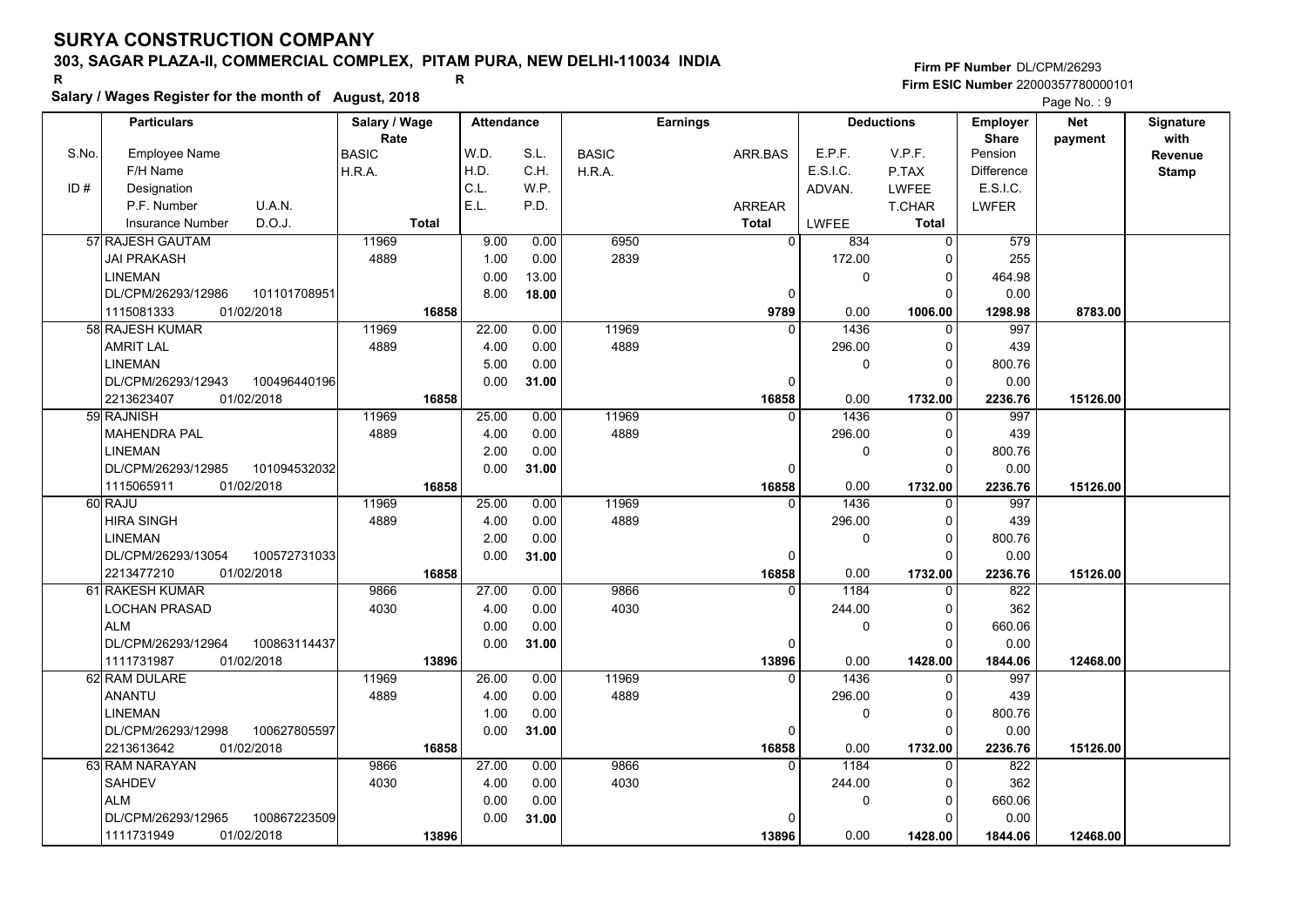## **303, SAGAR PLAZA-II, COMMERCIAL COMPLEX, PITAM PURA, NEW DELHI-110034 INDIA**

**Salary / Wages Register for the month of August, 2018 <sup>R</sup> <sup>R</sup>**

### **Firm PF Number**DL/CPM/26293**Firm ESIC Number** 22000357780000101

|       | <b>Particulars</b>                 | Salary / Wage |              | <b>Attendance</b> |       |              | <b>Earnings</b> |               |          | <b>Deductions</b> | <b>Employer</b>   | <b>Net</b> | Signature    |
|-------|------------------------------------|---------------|--------------|-------------------|-------|--------------|-----------------|---------------|----------|-------------------|-------------------|------------|--------------|
|       |                                    | Rate          |              |                   |       |              |                 |               |          |                   | <b>Share</b>      | payment    | with         |
| S.No. | <b>Employee Name</b>               | <b>BASIC</b>  |              | W.D.              | S.L.  | <b>BASIC</b> |                 | ARR.BAS       | E.P.F.   | V.P.F.            | Pension           |            | Revenue      |
|       | F/H Name                           | H.R.A.        |              | H.D.              | C.H.  | H.R.A.       |                 |               | E.S.I.C. | P.TAX             | <b>Difference</b> |            | <b>Stamp</b> |
| ID#   | Designation                        |               |              | C.L.              | W.P.  |              |                 |               | ADVAN.   | <b>LWFEE</b>      | E.S.I.C.          |            |              |
|       | P.F. Number<br>U.A.N.              |               |              | E.L.              | P.D.  |              |                 | <b>ARREAR</b> |          | T.CHAR            | <b>LWFER</b>      |            |              |
|       | D.O.J.<br><b>Insurance Number</b>  |               | <b>Total</b> |                   |       |              |                 | <b>Total</b>  | LWFEE    | Total             |                   |            |              |
|       | 64 RAM PRAVESH                     | 11969         |              | 26.00             | 0.00  | 11969        |                 | $\Omega$      | 1436     | $\Omega$          | 997               |            |              |
|       | <b>DHIRAJ PRASAD</b>               | 4889          |              | 4.00              | 0.00  | 4889         |                 |               | 296.00   | O                 | 439               |            |              |
|       | <b>LINEMAN</b>                     |               |              | 1.00              | 0.00  |              |                 |               | 0        | $\Omega$          | 800.76            |            |              |
|       | 100885561586<br>DL/CPM/26293/12981 |               |              | 0.00              | 31.00 |              |                 | 0             |          | 0                 | 0.00              |            |              |
|       | 01/02/2018<br>2211620765           |               | 16858        |                   |       |              |                 | 16858         | 0.00     | 1732.00           | 2236.76           | 15126.00   |              |
|       | 65 RAM PRAVESH                     | 9866          |              | 26.00             | 0.00  | 9866         |                 | $\Omega$      | 1184     | $\Omega$          | 822               |            |              |
|       | <b>JAGDISH MAHTO</b>               | 4030          |              | 4.00              | 0.00  | 4030         |                 |               | 244.00   | $\Omega$          | 362               |            |              |
|       | <b>ALM</b>                         |               |              | 1.00              | 0.00  |              |                 |               | 0        | $\Omega$          | 660.06            |            |              |
|       | DL/CPM/26293/13010<br>100861641539 |               |              | 0.00              | 31.00 |              |                 | 0             |          | $\Omega$          | 0.00              |            |              |
|       | 01/02/2018<br>1111885570           |               | 13896        |                   |       |              |                 | 13896         | 0.00     | 1428.00           | 1844.06           | 12468.00   |              |
|       | 66 RAM SHANKAR                     | 9866          |              | 27.00             | 0.00  | 9866         |                 | $\Omega$      | 1184     | <sup>0</sup>      | 822               |            |              |
|       | <b>BINDA DEEN</b>                  | 4030          |              | 4.00              | 0.00  | 4030         |                 |               | 244.00   | $\Omega$          | 362               |            |              |
|       | <b>ALM</b>                         |               |              | 0.00              | 0.00  |              |                 |               | 0        | $\Omega$          | 660.06            |            |              |
|       | DL/CPM/26293/12967<br>100859422523 |               |              | 0.00              | 31.00 |              |                 | 0             |          | 0                 | 0.00              |            |              |
|       | 100859422523<br>01/02/2018         |               | 13896        |                   |       |              |                 | 13896         | 0.00     | 1428.00           | 1844.06           | 12468.00   |              |
|       | 67 RAMANKUMAR                      | 11969         |              | 7.00              | 0.00  | 5791         |                 | $\mathbf{0}$  | 695      | 0                 | 482               |            |              |
|       | <b>JUGAL RAI MANDAL</b>            | 4889          |              | 1.00              | 0.00  | 2366         |                 |               | 143.00   | $\Omega$          | 213               |            |              |
|       | <b>LINEMAN</b>                     |               |              | 7.00              | 16.00 |              |                 |               | 0        | $\Omega$          | 387.46            |            |              |
|       | DL/CPM/26293/12944<br>100497097892 |               |              | 0.00              | 15.00 |              |                 | 0             |          | $\Omega$          | 0.00              |            |              |
|       | 2213743424<br>01/02/2018           |               | 16858        |                   |       |              |                 | 8157          | 0.00     | 838.00            | 1082.46           | 7319.00    |              |
|       | 68 RAMESH CHAND                    | 9866          |              | 25.00             | 0.00  | 9866         |                 | $\Omega$      | 1184     | $\Omega$          | 822               |            |              |
|       | <b>BABU LAL</b>                    | 4030          |              | 4.00              | 0.00  | 4030         |                 |               | 244.00   | $\Omega$          | 362               |            |              |
|       | <b>ALM</b>                         |               |              | 2.00              | 0.00  |              |                 |               | 0        | $\Omega$          | 660.06            |            |              |
|       | DL/CPM/26293/13005<br>100858829753 |               |              | 0.00              | 31.00 |              |                 | $\Omega$      |          | $\Omega$          | 0.00              |            |              |
|       | 01/02/2018<br>1111885578           |               | 13896        |                   |       |              |                 | 13896         | 0.00     | 1428.00           | 1844.06           | 12468.00   |              |
|       | 69 RAMESH PANDEY                   | 9866          |              | 26.00             | 0.00  | 9866         |                 | $\Omega$      | 1184     | $\Omega$          | 822               |            |              |
|       | <b>RAM IQBAL</b>                   | 4030          |              | 4.00              | 0.00  | 4030         |                 |               | 244.00   | $\Omega$          | 362               |            |              |
|       | <b>ALM</b>                         |               |              | 1.00              | 0.00  |              |                 |               | 0        | 0                 | 660.06            |            |              |
|       | DL/CPM/26293/13002<br>100305139653 |               |              | 0.00              | 31.00 |              |                 | 0             |          | $\Omega$          | 0.00              |            |              |
|       | 1112150437<br>01/02/2018           |               | 13896        |                   |       |              |                 | 13896         | 0.00     | 1428.00           | 1844.06           | 12468.00   |              |
|       | 70 RANJEET BHARDWAJ                | 11969         |              | 27.00             | 0.00  | 11969        |                 | $\Omega$      | 1436     | $\Omega$          | 997               |            |              |
|       | SAHTU                              | 4889          |              | 4.00              | 0.00  | 4889         |                 |               | 296.00   | $\Omega$          | 439               |            |              |
|       | <b>LINEMAN</b>                     |               |              | 0.00              | 0.00  |              |                 |               | 0        | 0                 | 800.76            |            |              |
|       | DL/CPM/26293/12919<br>100867233849 |               |              | 0.00              | 31.00 |              |                 | $\Omega$      |          |                   | 0.00              |            |              |
|       | 01/02/2018<br>2213595282           |               | 16858        |                   |       |              |                 | 16858         | 0.00     | 1732.00           | 2236.76           | 15126.00   |              |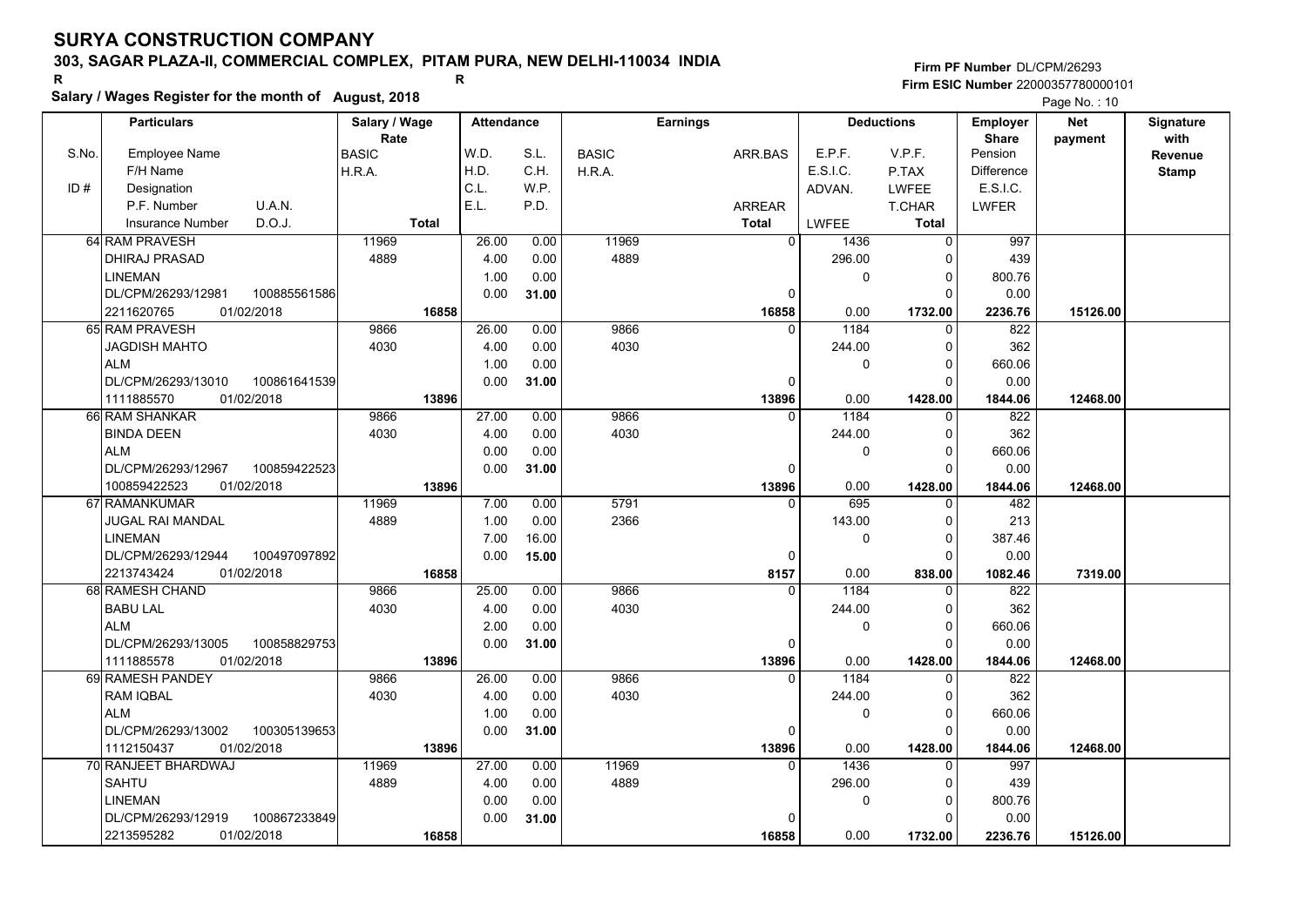### **303, SAGAR PLAZA-II, COMMERCIAL COMPLEX, PITAM PURA, NEW DELHI-110034 INDIA**

**Salary / Wages Register for the month of August, 2018 <sup>R</sup> <sup>R</sup>**

**Firm PF Number**DL/CPM/26293**Firm ESIC Number** 22000357780000101

|       | <b>Particulars</b>                                             | Salary / Wage        | <b>Attendance</b> |       |              | <b>Earnings</b> |                        | <b>Deductions</b>       | Employer                | <b>Net</b> | Signature              |
|-------|----------------------------------------------------------------|----------------------|-------------------|-------|--------------|-----------------|------------------------|-------------------------|-------------------------|------------|------------------------|
| S.No. | Employee Name                                                  | Rate<br><b>BASIC</b> | W.D.              | S.L.  | <b>BASIC</b> | ARR.BAS         | E.P.F.                 | V.P.F.                  | <b>Share</b><br>Pension | payment    | with<br><b>Revenue</b> |
|       | F/H Name                                                       | H.R.A.               | H.D.              | C.H.  | H.R.A.       |                 | E.S.I.C.               | P.TAX                   | <b>Difference</b>       |            | <b>Stamp</b>           |
| ID#   | Designation                                                    |                      | C.L.              | W.P.  |              |                 | ADVAN.                 | <b>LWFEE</b>            | E.S.I.C.                |            |                        |
|       | U.A.N.<br>P.F. Number                                          |                      | E.L.              | P.D.  |              | <b>ARREAR</b>   |                        | T.CHAR                  | <b>LWFER</b>            |            |                        |
|       | D.O.J.<br><b>Insurance Number</b>                              | <b>Total</b>         |                   |       |              | <b>Total</b>    | <b>LWFEE</b>           | Total                   |                         |            |                        |
|       | 71 RANJEET MANDAL                                              | 9866                 | 9.00              | 0.00  | 5410         |                 | $\overline{0}$<br>649  | 0                       | 451                     |            |                        |
|       | <b>BHOGRAJ MANDAL</b>                                          | 4030                 | 1.00              | 0.00  | 2210         |                 | 134.00                 | $\mathbf 0$             | 198                     |            |                        |
|       | <b>ALM</b>                                                     |                      | 0.00              | 14.00 |              |                 | 0                      | $\mathbf 0$             | 361.95                  |            |                        |
|       | DL/CPM/26293/12968<br>100628061564                             |                      | 7.00              | 17.00 |              |                 | 0                      | $\mathbf 0$             | 0.00                    |            |                        |
|       | 1111732000<br>01/02/2018                                       | 13896                |                   |       |              | 7620            | 0.00                   | 783.00                  | 1010.95                 | 6837.00    |                        |
|       | 72 RANVIR KUMAR                                                | 9866                 | 10.00             | 0.00  | 6365         |                 | 764<br>$\Omega$        | $\mathbf 0$             | 530                     |            |                        |
|       | VIRVAL YADAV                                                   | 4030                 | 2.00              | 0.00  | 2600         |                 | 157.00                 | $\mathbf 0$             | 234                     |            |                        |
|       | <b>ALM</b>                                                     |                      | 0.00              | 11.00 |              |                 | 0                      | $\mathbf 0$             | 425.84                  |            |                        |
|       | DL/CPM/26293/13067<br>100496657691                             |                      | 8.00              | 20.00 |              |                 | 0                      | $\mathbf 0$             | 0.00                    |            |                        |
|       | 2213925848<br>01/02/2018                                       | 13896                |                   |       |              | 8965            | 0.00                   | 921.00                  | 1189.84                 | 8044.00    |                        |
|       | <b>73 ROHIT KUMAR GAUTAM</b>                                   | 11969                | 23.00             | 0.00  | 10425        |                 | 1251<br>$\Omega$       | $\mathbf 0$             | 868                     |            |                        |
|       | <b>KISHORI DASS</b>                                            | 4889                 | 4.00              | 0.00  | 4258         |                 | 257.00                 | $\mathbf 0$             | 383                     |            |                        |
|       | <b>LINEMAN</b>                                                 |                      | 0.00              | 4.00  |              |                 | 0                      | $\mathbf 0$             | 697.44                  |            |                        |
|       | DL/CPM/26293/12945<br>100497200392                             |                      | 0.00              | 27.00 |              |                 | $\Omega$               | $\Omega$                | 0.00                    |            |                        |
|       | 2212357346<br>01/02/2018                                       | 16858                |                   |       |              | 14683           | 0.00                   | 1508.00                 | 1948.44                 | 13175.00   |                        |
|       | 74 ROHTASH                                                     | 9866                 | 24.00             | 0.00  | 9866         |                 | 1184<br>$\Omega$       | 0                       | 822                     |            |                        |
|       | <b>HEERA LAL</b>                                               | 4030                 | 4.00              | 0.00  | 4030         |                 | 244.00                 | $\mathbf 0$             | 362                     |            |                        |
|       | <b>ALM</b>                                                     |                      | 3.00              | 0.00  |              |                 | 0                      | $\mathbf 0$             | 660.06                  |            |                        |
|       | DL/CPM/26293/12969<br>100861374184                             |                      | 0.00              | 31.00 |              |                 | $\Omega$               | $\Omega$                | 0.00                    |            |                        |
|       | 01/02/2018<br>100861374184                                     | 13896                |                   |       |              | 13896           | 0.00                   | 1428.00                 | 1844.06                 | 12468.00   |                        |
|       | 75 SAJJAN KUMAR SHARMA                                         | 11969                | 24.00             | 0.00  | 11969        |                 | 1436<br>$\Omega$       | 0                       | 997                     |            |                        |
|       | <b>ARJUN SHARMA</b>                                            | 4889                 | 4.00              | 0.00  | 4889         |                 | 296.00                 | 0                       | 439                     |            |                        |
|       | <b>LINEMAN</b>                                                 |                      | 3.00              | 0.00  |              |                 | 0                      | $\mathbf 0$             | 800.76                  |            |                        |
|       | DL/CPM/26293/12998<br>100858453750                             |                      | 0.00              | 31.00 |              |                 | 0                      | $\Omega$                | 0.00                    |            |                        |
|       | 01/02/2018<br>1112479378                                       | 16858                |                   |       |              | 16858           | 0.00                   | 1732.00                 | 2236.76                 | 15126.00   |                        |
|       | 76 SANJEEV KUMAR                                               | 9866                 | 27.00             | 0.00  | 9866         |                 | 1184<br>$\Omega$       | 0                       | 822                     |            |                        |
|       | PHOOL CHAND                                                    | 4030                 | 4.00              | 0.00  | 4030         |                 | 244.00                 | $\Omega$                | 362                     |            |                        |
|       | <b>ALM</b>                                                     |                      | 0.00              | 0.00  |              |                 | $\mathbf 0$            | $\mathbf 0$<br>$\Omega$ | 660.06                  |            |                        |
|       | DL/CPM/26293/13066<br>100739430192<br>01/02/2018<br>1114263068 |                      | 0.00              | 31.00 |              |                 | 0<br>0.00              |                         | 0.00                    |            |                        |
|       | 77 SANOJ KUMAR                                                 | 13896<br>9866        | 22.00             | 0.00  | 9866         | 13896           | 1184<br>$\overline{0}$ | 1428.00<br>$\Omega$     | 1844.06<br>822          | 12468.00   |                        |
|       | VIJAY SHANKAR                                                  | 4030                 | 4.00              | 0.00  | 4030         |                 | 244.00                 | $\mathbf 0$             | 362                     |            |                        |
|       |                                                                |                      |                   |       |              |                 |                        |                         |                         |            |                        |
|       | <b>ALM</b><br>100335634443<br>DL/CPM/26293/13003               |                      | 0.00<br>5.00      | 0.00  |              |                 | 0<br>$\Omega$          | $\mathbf 0$<br>$\Omega$ | 660.06<br>0.00          |            |                        |
|       | 2213605631<br>01/02/2018                                       |                      |                   | 31.00 |              |                 | 0.00                   |                         |                         |            |                        |
|       |                                                                | 13896                |                   |       |              | 13896           |                        | 1428.00                 | 1844.06                 | 12468.00   |                        |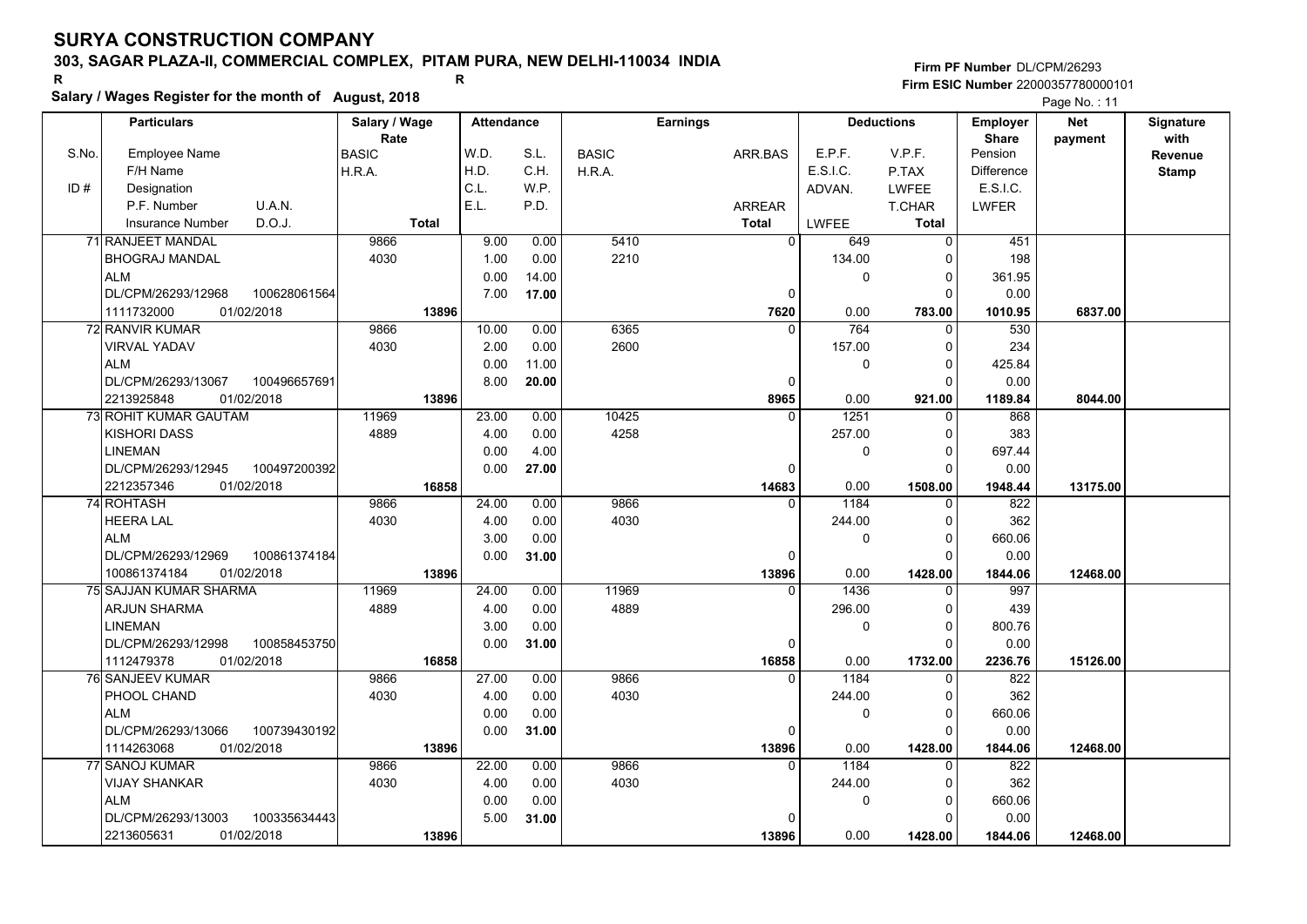### **303, SAGAR PLAZA-II, COMMERCIAL COMPLEX, PITAM PURA, NEW DELHI-110034 INDIA**

**Salary / Wages Register for the month of August, 2018 <sup>R</sup> <sup>R</sup>**

**Firm PF Number**DL/CPM/26293**Firm ESIC Number** 22000357780000101

|       | <b>Particulars</b>                 | Salary / Wage        | <b>Attendance</b> |       |              | <b>Earnings</b> |                        | <b>Deductions</b> | Employer                | <b>Net</b> | Signature       |
|-------|------------------------------------|----------------------|-------------------|-------|--------------|-----------------|------------------------|-------------------|-------------------------|------------|-----------------|
| S.No. | <b>Employee Name</b>               | Rate<br><b>BASIC</b> | W.D.              | S.L.  | <b>BASIC</b> | ARR.BAS         | E.P.F.                 | V.P.F.            | <b>Share</b><br>Pension | payment    | with<br>Revenue |
|       | F/H Name                           | H.R.A.               | H.D.              | C.H.  | H.R.A.       |                 | E.S.I.C.               | P.TAX             | Difference              |            | <b>Stamp</b>    |
| ID#   | Designation                        |                      | C.L.              | W.P.  |              |                 | ADVAN.                 | <b>LWFEE</b>      | E.S.I.C.                |            |                 |
|       | U.A.N.<br>P.F. Number              |                      | E.L.              | P.D.  |              | ARREAR          |                        | T.CHAR            | <b>LWFER</b>            |            |                 |
|       | D.O.J.<br><b>Insurance Number</b>  | <b>Total</b>         |                   |       |              | <b>Total</b>    | LWFEE                  | <b>Total</b>      |                         |            |                 |
|       | 78 SANTOSH DASS                    | 9866                 | 27.00             | 0.00  | 9866         |                 | $\overline{0}$<br>1184 | $\Omega$          | 822                     |            |                 |
|       | <b>UMESH DASS</b>                  | 4030                 | 4.00              | 0.00  | 4030         |                 | 244.00                 | O                 | 362                     |            |                 |
|       | <b>ALM</b>                         |                      | 0.00              | 0.00  |              |                 | 0                      | $\mathbf 0$       | 660.06                  |            |                 |
|       | DL/CPM/26293/13058<br>100869448587 |                      | 0.00              | 31.00 |              | 0               |                        | O                 | 0.00                    |            |                 |
|       | 1113552204<br>01/02/2018           | 13896                |                   |       |              | 13896           | 0.00                   | 1428.00           | 1844.06                 | 12468.00   |                 |
|       | 79 SARVESH KUMAR                   | 9866                 | 27.00             | 0.00  | 9866         |                 | 1184<br>$\Omega$       | $\Omega$          | 822                     |            |                 |
|       | CHATRI PRASHAD                     | 4030                 | 4.00              | 0.00  | 4030         |                 | 244.00                 | $\Omega$          | 362                     |            |                 |
|       | <b>ALM</b>                         |                      | 0.00              | 0.00  |              |                 | 0                      | $\Omega$          | 660.06                  |            |                 |
|       | DL/CPM/26293/12970<br>100859809424 |                      | 0.00              | 31.00 |              | 0               |                        | 0                 | 0.00                    |            |                 |
|       | 1113406186<br>01/02/2018           | 13896                |                   |       |              | 13896           | 0.00                   | 1428.00           | 1844.06                 | 12468.00   |                 |
|       | <b>80 SATENDER KUMAR</b>           | 9866                 | 16.00             | 0.00  | 8275         |                 | 993<br>$\Omega$        | $\Omega$          | 689                     |            |                 |
|       | PHOOL CHAND                        | 4030                 | 3.00              | 0.00  | 3380         |                 | 204.00                 | $\Omega$          | 304                     |            |                 |
|       | <b>ALM</b>                         |                      | 0.00              | 5.00  |              |                 | 0                      | $\Omega$          | 553.61                  |            |                 |
|       | DL/CPM/26293/12975<br>100629608403 |                      | 7.00              | 26.00 |              | 0               |                        |                   | 0.00                    |            |                 |
|       | 01/02/2018<br>1114724664           | 13896                |                   |       |              | 11655           | 0.00                   | 1197.00           | 1546.61                 | 10458.00   |                 |
|       | 81 SATENDER PATHAK                 | 9866                 | 27.00             | 0.00  | 9866         |                 | 1184<br>$\Omega$       | $\Omega$          | 822                     |            |                 |
|       | LAKHMI CHAND PATHAK                | 4030                 | 4.00              | 0.00  | 4030         |                 | 244.00                 | $\Omega$          | 362                     |            |                 |
|       | <b>ALM</b>                         |                      | 0.00              | 0.00  |              |                 | 0                      | O                 | 660.06                  |            |                 |
|       | 100739268251<br>DL/CPM/26293/13012 |                      | 0.00              | 31.00 |              | $\Omega$        |                        | C                 | 0.00                    |            |                 |
|       | 01/02/2018<br>1114830160           | 13896                |                   |       |              | 13896           | 0.00                   | 1428.00           | 1844.06                 | 12468.00   |                 |
|       | 82 SATENDR KUMAR                   | 11969                | 14.00             | 0.00  | 7722         |                 | 927<br>$\Omega$        |                   | 643                     |            |                 |
|       | <b>NATURAM</b>                     | 4889                 | 2.00              | 0.00  | 3154         |                 | 191.00                 | ŋ                 | 284                     |            |                 |
|       | <b>LINEMAN</b>                     |                      | 4.00              | 11.00 |              |                 | 0                      | $\Omega$          | 516.61                  |            |                 |
|       | DL/CPM/26293/13069<br>101219226581 |                      | 0.00              | 20.00 |              |                 | 0                      | $\Omega$          | 0.00                    |            |                 |
|       | 01/02/2018<br>1013583479           | 16858                |                   |       |              | 10876           | 0.00                   | 1118.00           | 1443.61                 | 9758.00    |                 |
|       | 83 SHANKAR LAL                     | 11969                | 25.00             | 0.00  | 11969        |                 | 1436<br>$\Omega$       | $\Omega$          | 997                     |            |                 |
|       | <b>KISHAN LAL</b>                  | 4889                 | 4.00              | 0.00  | 4889         |                 | 296.00                 | $\Omega$          | 439                     |            |                 |
|       | <b>LINEMAN</b>                     |                      | 2.00              | 0.00  |              |                 | 0                      | $\Omega$          | 800.76                  |            |                 |
|       | DL/CPM/26293/13073<br>100862496655 |                      | 0.00              | 31.00 |              |                 | 0                      | $\Omega$          | 0.00                    |            |                 |
|       | 1112838404<br>01/02/2018           | 16858                |                   |       |              | 16858           | 0.00                   | 1732.00           | 2236.76                 | 15126.00   |                 |
|       | 84 SHARVAN KUMAR                   | 9866                 | 26.00             | 0.00  | 9866         |                 | 1184                   |                   | 822                     |            |                 |
|       | <b>KANKIR MANDAL</b>               | 4030                 | 4.00              | 0.00  | 4030         |                 | 244.00                 | <sup>0</sup>      | 362                     |            |                 |
|       | <b>ALM</b>                         |                      | 1.00              | 0.00  |              |                 | 0                      | 0                 | 660.06                  |            |                 |
|       | DL/CPM/26293/12980<br>100685685208 |                      | 0.00              | 31.00 |              |                 |                        |                   | 0.00                    |            |                 |
|       | 01/02/2018<br>1114784543           | 13896                |                   |       |              | 13896           | 0.00                   | 1428.00           | 1844.06                 | 12468.00   |                 |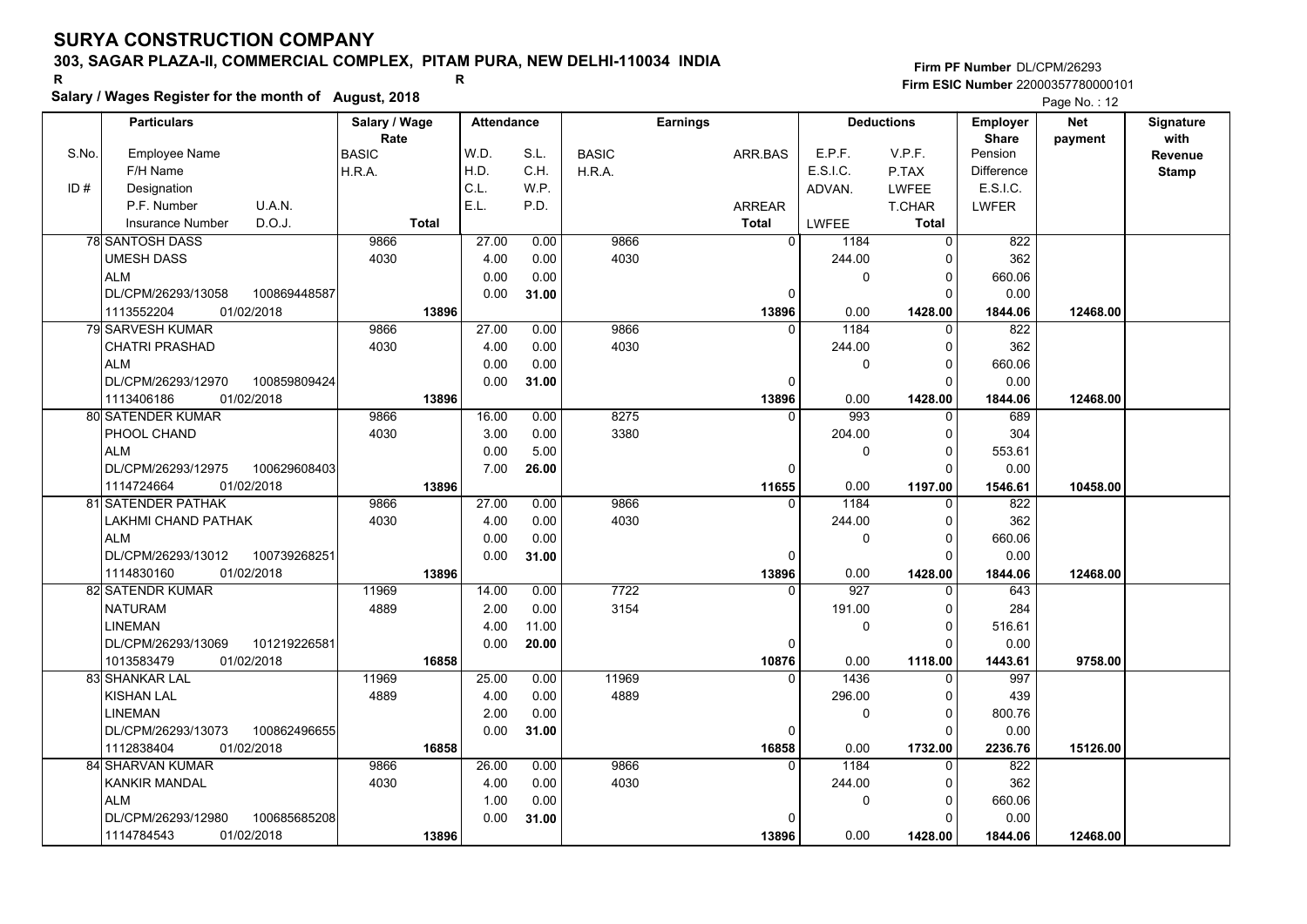### **303, SAGAR PLAZA-II, COMMERCIAL COMPLEX, PITAM PURA, NEW DELHI-110034 INDIA**

**Salary / Wages Register for the month of August, 2018 <sup>R</sup> <sup>R</sup>**

### **Firm PF Number**DL/CPM/26293**Firm ESIC Number** 22000357780000101

|       | <b>Particulars</b>                 | Salary / Wage        |              | <b>Attendance</b> |              | <b>Earnings</b> |                        | <b>Deductions</b> |                         | <b>Net</b> | Signature       |
|-------|------------------------------------|----------------------|--------------|-------------------|--------------|-----------------|------------------------|-------------------|-------------------------|------------|-----------------|
| S.No. | <b>Employee Name</b>               | Rate<br><b>BASIC</b> | W.D.         | S.L.              | <b>BASIC</b> | ARR.BAS         | E.P.F.                 | V.P.F.            | <b>Share</b><br>Pension | payment    | with<br>Revenue |
|       | F/H Name                           | H.R.A.               | H.D.         | C.H.              | H.R.A.       |                 | E.S.I.C.               | P.TAX             | <b>Difference</b>       |            | <b>Stamp</b>    |
| ID#   | Designation                        |                      | C.L.         | W.P.              |              |                 | ADVAN.                 | <b>LWFEE</b>      | E.S.I.C.                |            |                 |
|       | P.F. Number<br>U.A.N.              |                      | E.L.         | P.D.              |              | ARREAR          |                        | <b>T.CHAR</b>     | <b>LWFER</b>            |            |                 |
|       | D.O.J.<br><b>Insurance Number</b>  | <b>Total</b>         |              |                   |              | <b>Total</b>    | LWFEE                  | Total             |                         |            |                 |
|       | 85 SHEETAL PRASAD                  | 9866                 | 27.00        | 0.00              | 9866         |                 | $\overline{0}$<br>1184 | $\mathbf 0$       | 822                     |            |                 |
|       |                                    | 4030                 |              |                   | 4030         |                 | 244.00                 |                   | 362                     |            |                 |
|       | <b>BENDU PRASAD</b><br><b>ALM</b>  |                      | 4.00<br>0.00 | 0.00              |              |                 |                        | 0<br>$\mathbf 0$  |                         |            |                 |
|       | 100496596224                       |                      |              | 0.00              |              |                 | 0                      | $\Omega$          | 660.06                  |            |                 |
|       | DL/CPM/26293/13061                 |                      | 0.00         | 31.00             |              |                 | 0                      |                   | 0.00                    |            |                 |
|       | 01/02/2018<br>2213623414           | 13896                |              |                   |              | 13896           | 0.00<br>$\Omega$       | 1428.00           | 1844.06                 | 12468.00   |                 |
|       | 86 SHIV BAHADUR                    | 11969                | 27.00        | 0.00              | 11969        |                 | 1436                   | $\mathbf 0$       | 997                     |            |                 |
|       | <b>MAHADEV</b>                     | 4889                 | 4.00         | 0.00              | 4889         |                 | 296.00                 | $\mathbf 0$       | 439                     |            |                 |
|       | <b>LINEMAN</b>                     |                      | 0.00         | 0.00              |              |                 | 0                      | $\mathbf 0$       | 800.76                  |            |                 |
|       | DL/CPM/26293/12997<br>100863427632 |                      | 0.00         | 31.00             |              |                 | O                      | $\Omega$          | 0.00                    |            |                 |
|       | 01/02/2018<br>2213605630           | 16858                |              |                   |              | 16858           | 0.00                   | 1732.00           | 2236.76                 | 15126.00   |                 |
|       | 87 SHIV LAL                        | 9866                 | 27.00        | 0.00              | 9866         |                 | 1184<br>$\Omega$       | 0                 | 822                     |            |                 |
|       | <b>BHAGWAN DEEN</b>                | 4030                 | 4.00         | 0.00              | 4030         |                 | 244.00                 | 0                 | 362                     |            |                 |
|       | <b>ALM</b>                         |                      | 0.00         | 0.00              |              |                 | 0                      | $\mathbf 0$       | 660.06                  |            |                 |
|       | DL/CPM/26293/12922<br>100859195387 |                      | 0.00         | 31.00             |              |                 | $\Omega$               | $\Omega$          | 0.00                    |            |                 |
|       | 2213605657<br>01/02/2018           | 13896                |              |                   |              | 13896           | 0.00                   | 1428.00           | 1844.06                 | 12468.00   |                 |
|       | 88 SHIV NARAYAN                    | 11969                | 23.00        | 0.00              | 11969        |                 | 1436<br>$\Omega$       | 0                 | 997                     |            |                 |
|       | <b>SAHADEV</b>                     | 4889                 | 4.00         | 0.00              | 4889         |                 | 296.00                 | $\mathbf 0$       | 439                     |            |                 |
|       | <b>LINEMAN</b>                     |                      | 4.00         | 0.00              |              |                 | 0                      | $\mathbf 0$       | 800.76                  |            |                 |
|       | DL/CPM/26293/13049<br>100867218718 |                      | 0.00         | 31.00             |              |                 | $\Omega$               | $\Omega$          | 0.00                    |            |                 |
|       | 1113552266<br>01/02/2018           | 16858                |              |                   |              | 16858           | 0.00                   | 1732.00           | 2236.76                 | 15126.00   |                 |
|       | 89 SHIV NARAYAN MANJHI             | 9866                 | 27.00        | 0.00              | 9866         |                 | 1184<br>$\Omega$       | $\Omega$          | 822                     |            |                 |
|       | <b>BHOLA MANJHI</b>                | 4030                 | 4.00         | 0.00              | 4030         |                 | 244.00                 | $\Omega$          | 362                     |            |                 |
|       | <b>ALM</b>                         |                      | 0.00         | 0.00              |              |                 | 0                      | $\mathbf 0$       | 660.06                  |            |                 |
|       | DL/CPM/26293/13077<br>100977783624 |                      | 0.00         | 31.00             |              |                 | 0                      | $\Omega$          | 0.00                    |            |                 |
|       | 01/02/2018<br>1114937111           | 13896                |              |                   |              | 13896           | 0.00                   | 1428.00           | 1844.06                 | 12468.00   |                 |
|       | 90 SHIV NARESH                     | 9866                 | 26.00        | 0.00              | 9866         |                 | 1184<br>$\Omega$       | $\mathbf 0$       | 822                     |            |                 |
|       | <b>RAM ASREY</b>                   | 4030                 | 4.00         | 0.00              | 4030         |                 | 244.00                 | 0                 | 362                     |            |                 |
|       | <b>ALM</b>                         |                      | 1.00         | 0.00              |              |                 | 0                      | $\mathbf 0$       | 660.06                  |            |                 |
|       | DL/CPM/26293/13065<br>100497811450 |                      | 0.00         | 31.00             |              |                 | $\Omega$               | $\Omega$          | 0.00                    |            |                 |
|       | 1111752944<br>01/02/2018           | 13896                |              |                   |              | 13896           | 0.00                   | 1428.00           | 1844.06                 | 12468.00   |                 |
|       | 91 SHIV PRASHAD                    | 9866                 | 19.00        | 0.00              | 9548         |                 | 1146<br>$\Omega$       | 0                 | 795                     |            |                 |
|       | SAHDEV                             | 4030                 | 4.00         | 0.00              | 3900         |                 | 236.00                 | 0                 | 351                     |            |                 |
|       | <b>ALM</b>                         |                      | 0.00         | 1.00              |              |                 | 0                      | 0                 | 638.78                  |            |                 |
|       | DL/CPM/26293/12974<br>100351636206 |                      | 7.00         | 30.00             |              |                 |                        | $\Omega$          | 0.00                    |            |                 |
|       | 1111731990<br>01/02/2018           | 13896                |              |                   |              | 13448           | 0.00                   | 1382.00           | 1784.78                 | 12066.00   |                 |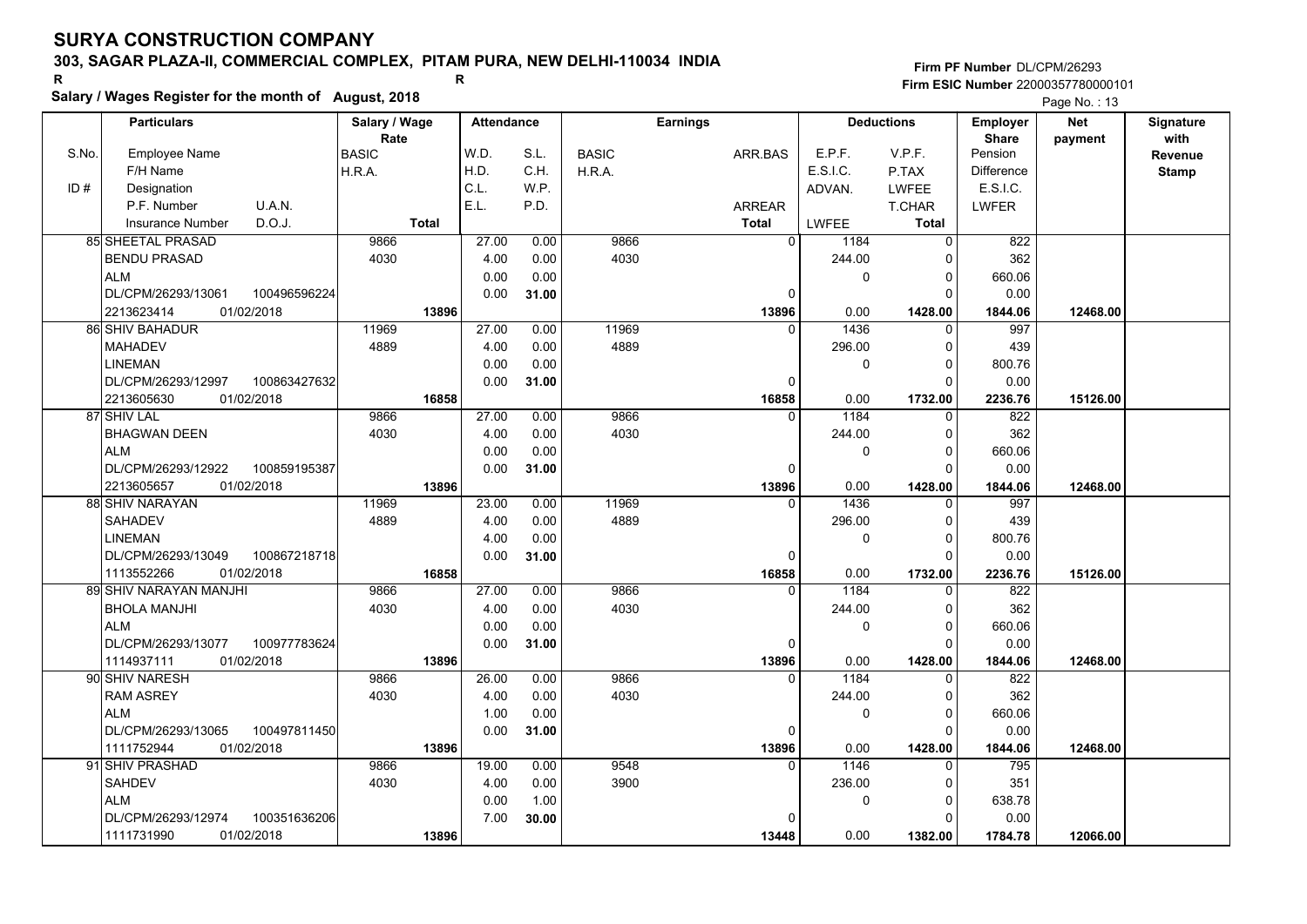## **303, SAGAR PLAZA-II, COMMERCIAL COMPLEX, PITAM PURA, NEW DELHI-110034 INDIA**

**Salary / Wages Register for the month of August, 2018 <sup>R</sup> <sup>R</sup>**

### **Firm PF Number**DL/CPM/26293**Firm ESIC Number** 22000357780000101

|       | <b>Particulars</b>                 | Salary / Wage        | <b>Attendance</b> |       |              | <b>Earnings</b> | <b>Deductions</b> |              | Employer                | <b>Net</b> | Signature<br>with |
|-------|------------------------------------|----------------------|-------------------|-------|--------------|-----------------|-------------------|--------------|-------------------------|------------|-------------------|
| S.No. | Employee Name                      | Rate<br><b>BASIC</b> | W.D.              | S.L.  | <b>BASIC</b> | ARR.BAS         | E.P.F.            | V.P.F.       | <b>Share</b><br>Pension | payment    | Revenue           |
|       | F/H Name                           | H.R.A.               | H.D.              | C.H.  | H.R.A.       |                 | E.S.I.C.          | P.TAX        | <b>Difference</b>       |            | <b>Stamp</b>      |
| ID#   | Designation                        |                      | C.L.              | W.P.  |              |                 | ADVAN.            | <b>LWFEE</b> | E.S.I.C.                |            |                   |
|       | U.A.N.<br>P.F. Number              |                      | E.L.              | P.D.  |              | <b>ARREAR</b>   |                   | T.CHAR       | <b>LWFER</b>            |            |                   |
|       | D.O.J.<br><b>Insurance Number</b>  | <b>Total</b>         |                   |       |              | <b>Total</b>    | <b>LWFEE</b>      | <b>Total</b> |                         |            |                   |
|       | 92 SHIV PYARE                      | 11969                | 27.00             | 0.00  | 11969        | $\overline{0}$  | 1436              | 0            | 997                     |            |                   |
|       | <b>DOOLLU</b>                      | 4889                 | 4.00              | 0.00  | 4889         |                 | 296.00            | $\Omega$     | 439                     |            |                   |
|       | <b>LINEMAN</b>                     |                      | 0.00              | 0.00  |              |                 | 0                 | $\mathbf 0$  | 800.76                  |            |                   |
|       | 100496831946<br>DL/CPM/26293/13001 |                      | 0.00              | 31.00 |              | $\Omega$        |                   | $\Omega$     | 0.00                    |            |                   |
|       | 1112917160<br>01/02/2018           | 16858                |                   |       |              | 16858           | 0.00              | 1732.00      | 2236.76                 | 15126.00   |                   |
|       | 93 SHRI LAL                        | 11969                | 27.00             | 0.00  | 11969        | $\Omega$        | 1436              | 0            | 997                     |            |                   |
|       | <b>BHAGWAN DEEN</b>                | 4889                 | 4.00              | 0.00  | 4889         |                 | 296.00            | $\mathbf 0$  | 439                     |            |                   |
|       | <b>LINEMAN</b>                     |                      | 0.00              | 0.00  |              |                 | 0                 | $\mathbf 0$  | 800.76                  |            |                   |
|       | DL/CPM/26293/12923<br>101219226575 |                      | 0.00              | 31.00 |              | 0               |                   | 0            | 0.00                    |            |                   |
|       | 1111843544<br>01/02/2018           | 16858                |                   |       |              | 16858           | 0.00              | 1732.00      | 2236.76                 | 15126.00   |                   |
|       | 94 SHRI RAM                        | 9866                 | 27.00             | 0.00  | 9866         | $\Omega$        | 1184              | $\mathbf 0$  | 822                     |            |                   |
|       | POORAN PRASAD                      | 4030                 | 4.00              | 0.00  | 4030         |                 | 244.00            | 0            | 362                     |            |                   |
|       | <b>ALM</b>                         |                      | 0.00              | 0.00  |              |                 | 0                 | $\mathbf 0$  | 660.06                  |            |                   |
|       | DL/CPM/26293/13071<br>100353865282 |                      | 0.00              | 31.00 |              | O               |                   | $\Omega$     | 0.00                    |            |                   |
|       | 1113406189<br>01/02/2018           | 13896                |                   |       |              | 13896           | 0.00              | 1428.00      | 1844.06                 | 12468.00   |                   |
|       | 95 SUMIT KUMAR                     | 9866                 | 27.00             | 0.00  | 9866         | $\Omega$        | 1184              | 0            | 822                     |            |                   |
|       | <b>ASHOK TYAGI</b>                 | 4030                 | 4.00              | 0.00  | 4030         |                 | 244.00            | $\mathbf 0$  | 362                     |            |                   |
|       | <b>ALM</b>                         |                      | 0.00              | 0.00  |              |                 | 0                 | $\mathbf 0$  | 660.06                  |            |                   |
|       | DL/CPM/26293/13045<br>100858580465 |                      | 0.00              | 31.00 |              | $\Omega$        |                   | $\Omega$     | 0.00                    |            |                   |
|       | 2213722323<br>01/02/2018           | 13896                |                   |       |              | 13896           | 0.00              | 1428.00      | 1844.06                 | 12468.00   |                   |
|       | 96 SURENDRA KUMAR                  | 9866                 | 25.00             | 0.00  | 9866         | $\Omega$        | 1184              | $\Omega$     | 822                     |            |                   |
|       | SHAMBHOO PRASAD                    | 4030                 | 4.00              | 0.00  | 4030         |                 | 244.00            | 0            | 362                     |            |                   |
|       | <b>ALM</b>                         |                      | 2.00              | 0.00  |              |                 | 0                 | $\mathbf 0$  | 660.06                  |            |                   |
|       | DL/CPM/26293/13059<br>100867291673 |                      | 0.00              | 31.00 |              | 0               |                   | $\Omega$     | 0.00                    |            |                   |
|       | 1013581885<br>01/02/2018           | 13896                |                   |       |              | 13896           | 0.00              | 1428.00      | 1844.06                 | 12468.00   |                   |
|       | 97 SURYA BALI                      | 11969                | 26.00             | 0.00  | 11969        | $\Omega$        | 1436              | $\mathbf 0$  | 997                     |            |                   |
|       | SH. NARESH                         | 4889                 | 4.00              | 0.00  | 4889         |                 | 296.00            | $\mathbf 0$  | 439                     |            |                   |
|       | <b>LINEMAN</b>                     |                      | 1.00              | 0.00  |              |                 | 0                 | $\mathbf 0$  | 800.76                  |            |                   |
|       | DL/CPM/26293/12946<br>100497558669 |                      | 0.00              | 31.00 |              | 0               |                   | $\Omega$     | 0.00                    |            |                   |
|       | 1113031006<br>01/02/2018           | 16858                |                   |       |              | 16858           | 0.00              | 1732.00      | 2236.76                 | 15126.00   |                   |
|       | 98 UMESH KUMAR                     | 9866                 | 10.00             | 0.00  | 6047         | $\Omega$        | 726               | $\Omega$     | 504                     |            |                   |
|       | <b>BABULAL</b>                     | 4030                 | 2.00              | 0.00  | 2470         |                 | 150.00            | 0            | 222                     |            |                   |
|       | <b>ALM</b>                         |                      | 7.00              | 12.00 |              |                 | 0                 | 0            | 404.56                  |            |                   |
|       | DL/CPM/26293/13063<br>100858855144 |                      | 0.00              | 19.00 |              |                 |                   | $\Omega$     | 0.00                    |            |                   |
|       | 01/02/2018<br>2213728483           | 13896                |                   |       |              | 8517            | 0.00              | 876.00       | 1130.56                 | 7641.00    |                   |